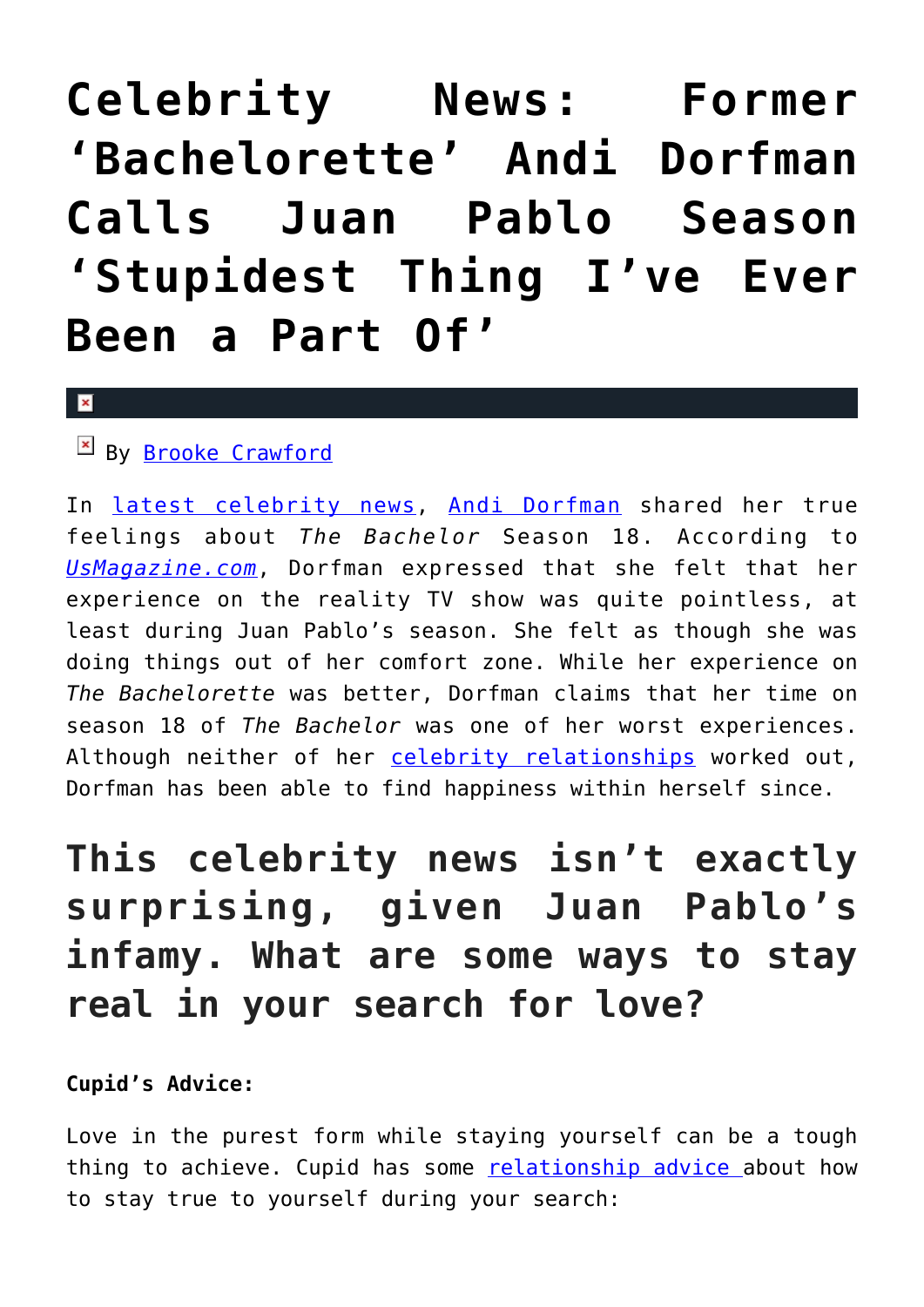**1. Boundaries:** Take a moment to write out your boundaries within a relationship. This will allow you to have set ground rules that you can reference if you feel that things are not as they should be. It eliminates the ambiguity and leads to less arguments.

**Related Link:** ['Bachelorette' Season 10 Couple Andi Dorfman and](http://cupidspulse.com/84890/bachelorette-season-10-andi-dorfman-josh-murray-celebrity-breakup/) [Josh Murray Call it Quits](http://cupidspulse.com/84890/bachelorette-season-10-andi-dorfman-josh-murray-celebrity-breakup/)

**2. Standards:** Make sure that you have clear standards for the type of person you would like in a lover. You can ensure that you choose someone who has the same goals, mindset, and relationship standards as yourself.

**Related Link:** ['The Bachelorette' Andi Dorfman Says Split From](http://cupidspulse.com/86903/celebrity-exes-the-bachelorette-andi-dorfman-split-josh-murray-biggest-failure/) [Josh Murray Is 'the Biggest Failure of My Life'](http://cupidspulse.com/86903/celebrity-exes-the-bachelorette-andi-dorfman-split-josh-murray-biggest-failure/)

**3. Honesty:** You need to be able to be honest with yourself about what you are looking for in a relationship. Honesty in your relationship is also of high importance. This will ensure that you are both on the same page.

**Finding true love can be quite difficult. What are some of your love stories? Share your experience below!**

# **[Former 'Bachelorette' Andi](https://cupidspulse.com/94103/former-bachelorette-andi-dorfman-hooks-up-with-sam-hunt-2015-country-music-awards/) [Dorfman Hooks Up with Sam](https://cupidspulse.com/94103/former-bachelorette-andi-dorfman-hooks-up-with-sam-hunt-2015-country-music-awards/) [Hunt After 2015 Country Music](https://cupidspulse.com/94103/former-bachelorette-andi-dorfman-hooks-up-with-sam-hunt-2015-country-music-awards/) [Awards](https://cupidspulse.com/94103/former-bachelorette-andi-dorfman-hooks-up-with-sam-hunt-2015-country-music-awards/)**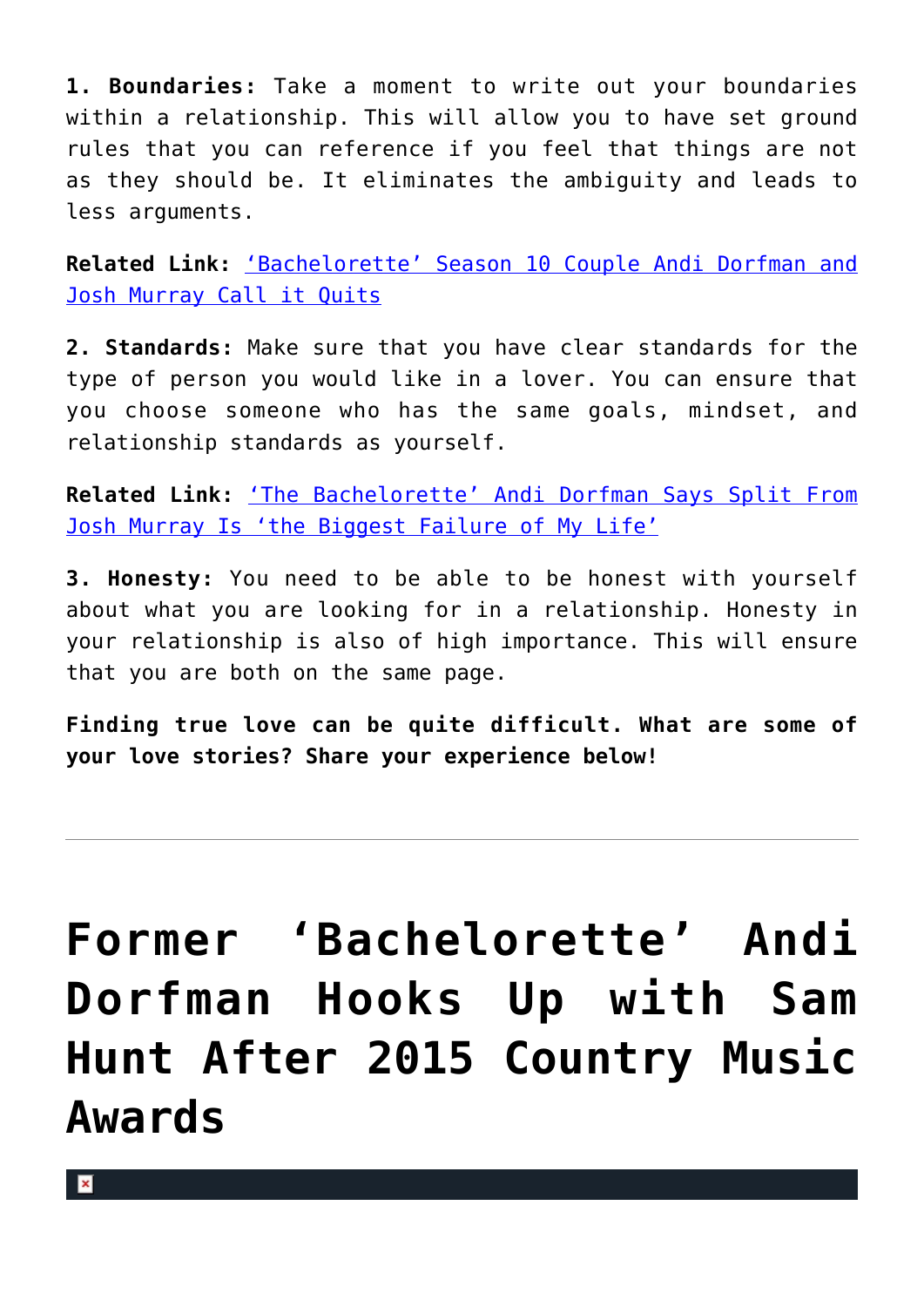### $\boxed{\times}$  By: Maria N. Capalbo

According to *[UsMagazine.com](http://www.usmagazine.com/celebrity-news/news/andi-dorfman-sam-hunt-hooked-up-after-country-music-awards-festival-2015166)*, Andi Dorfman, former star of *The Bachelorette,* had a had a rockin' good time after the Country Music Awards Festival this past week with upcoming country star, Sam Hunt. Although, sources think that Dorfman and this celebrity relationship with Hunt was just a little fling. She is working on focusing on herself this year after being in a long relationship with celebrity ex Josh Murray. Dorfman is enjoying her new life in NYC and may not be looking to be tied down anytime soon!

### **Country meets reality TV! What are some ways to reconcile differences in a relationship?**

### **Cupid's Advice:**

It is inevitable that problems and strong differences will come up within our relationships, but resolving them can make your bond stronger than ever! Cupid has a few solutions to rectify differences below:

**1. Don't bring up past issues:** Issues almost always arise when you bring up a rocky past. Instead, avoid the past and focus on the present and future. Working out your differences will come easier once you drop the past!

**Related Link:** [Andi Dorfman Begins Wedding Dress Shopping in](http://cupidspulse.com/81761/andi-dorfman-wedding-dress-shopping/#cC52U20IeX7pPiHr.99) [NYC](http://cupidspulse.com/81761/andi-dorfman-wedding-dress-shopping/#cC52U20IeX7pPiHr.99)

**2. Find a common ground:** Finding a common ground is important because usually it helps in coming to an agreement that helps both of you! Instead of just giving in too your partner, find something that you both an agree with.

**Related Link:** ['Bachelorette' Season 10 Couple Andi Dorfman and](http://cupidspulse.com/84890/bachelorette-season-10-andi-dorfman-josh-murray-celebrity-breakup/#rk38KfrbXCXE0hUF.99)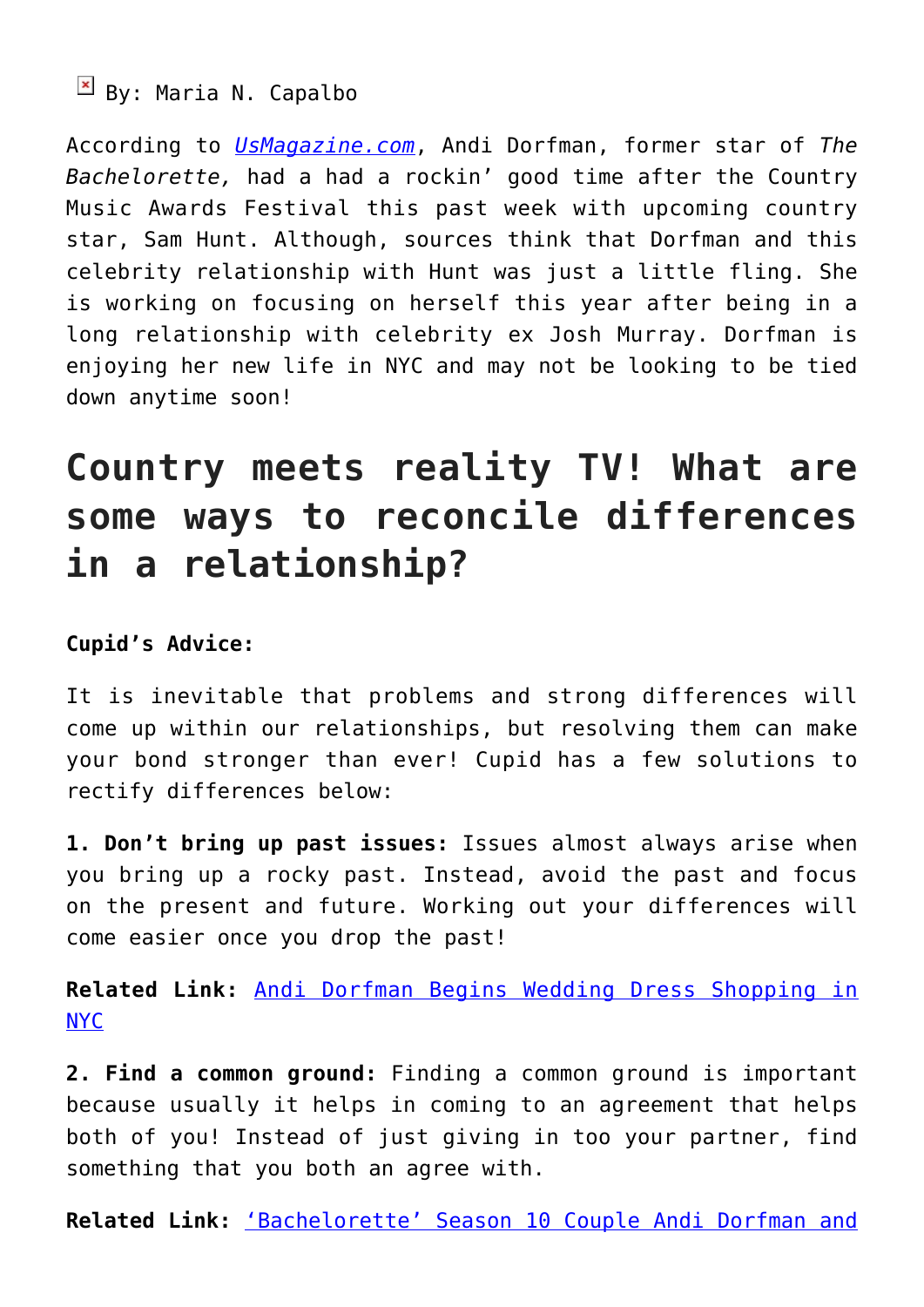### [Josh Murray Call it Quits](http://cupidspulse.com/84890/bachelorette-season-10-andi-dorfman-josh-murray-celebrity-breakup/#rk38KfrbXCXE0hUF.99)

**3. Talk about your problems:** Talking it out is much better than keeping quiet about the differences between you and your partner. Keeping quiet can only raise more tension if the issue is ignored. It is best to get things off your chest by talking about it.

**What are some ways you've reconciled differences in your relationship? Share below!**

# **[New Celebrity Couple? Reality](https://cupidspulse.com/90997/celebrity-couple-reality-tv-josh-murray-ashley-iaconetti-party-together/) [TV Stars Josh Murray and](https://cupidspulse.com/90997/celebrity-couple-reality-tv-josh-murray-ashley-iaconetti-party-together/) [Ashley Iaconetti Party](https://cupidspulse.com/90997/celebrity-couple-reality-tv-josh-murray-ashley-iaconetti-party-together/) [Together in NYC](https://cupidspulse.com/90997/celebrity-couple-reality-tv-josh-murray-ashley-iaconetti-party-together/)**

×

 $\overline{B}$  By Emma L. Wells

Last Monday, *[The Bachelorette](http://cupidspulse.com/reality-tv-couples/the-bachelorette/)* season 10 winner Josh Murray and *The Bachelor* season 19 contestant Ashley Iaconetti were seen with a large group partying in New York City, prompting rumors that these reality TV stars are a new celebrity couple. Murray posted a picture of the mostly gal group on his Instagram, saying, "Had a great time, NYC, it's always nice meeting new friends." Only Iaconetti and one other woman were tagged in the shot of 13 party-goers. *[People.com](http://www.people.com/article/josh-murray-posts-picture-ashley-iaconetti)* reported that Murray was in New York working for fitness and nutrition brand AdvoCare. Despite sitting close and looking like a cute famous couple, both Murray and Iaconetti insist they aren't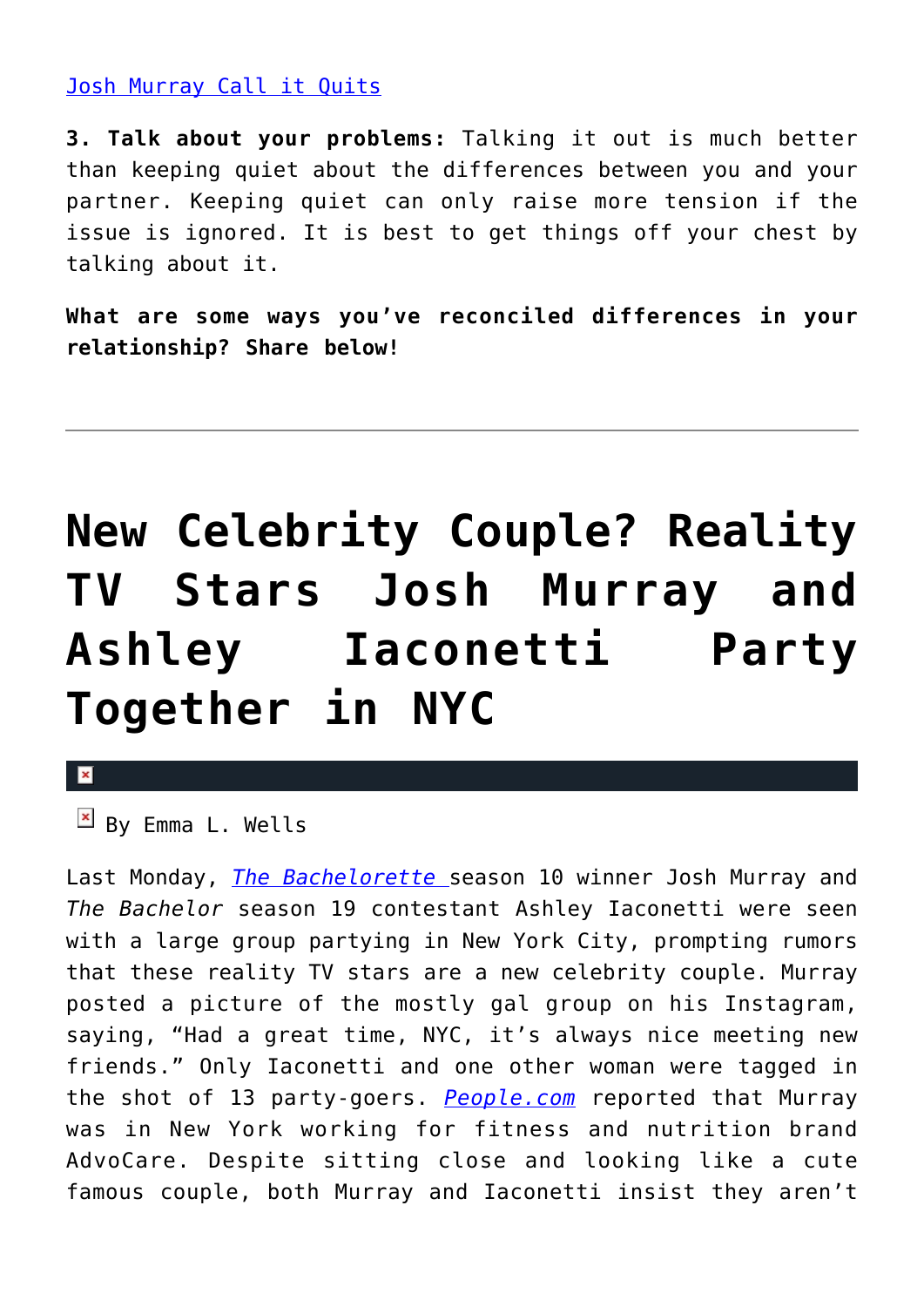dating.

**These two reality TV stars have denied being a celebrity couple, but given their similar experiences, we think they'd be a good pair! Find out how a common background can help your relationship and love be a success.**

### **Cupid's Advice:**

We've all heard that opposites attract. While a little disparity in a relationship *can* add some spice, being with someone who shares a similar history is a strong foundation for a new relationship and love. Cupid explains why below:

**1. You have a better understanding:** People are a product of their experiences. Understanding someone's experiences firsthand will help you better understand them and their intentions. Being on a reality TV dating show is not something a lot of people can realate to, which is one reason why Murray and Iaconetti could potentially match well as a celebrity couple.

**Related Link:** ['The Bachelorette' Winner Josh Murray Says He](http://cupidspulse.com/89914/the-bachelorette-josh-murray-celebrity-ex-andi-dorfman/) [Doesn't Miss Celebrity Ex Andi Dorfman](http://cupidspulse.com/89914/the-bachelorette-josh-murray-celebrity-ex-andi-dorfman/)

**2. You share a common perspective:** In most cases, having a similar background means that you will also have a similar perspective on certain issues. Whether it be politics, religion, finances, or family, when you share the same opinions, you'll be able to communicate better. These types of discussions can be difficult to have, but if you're of the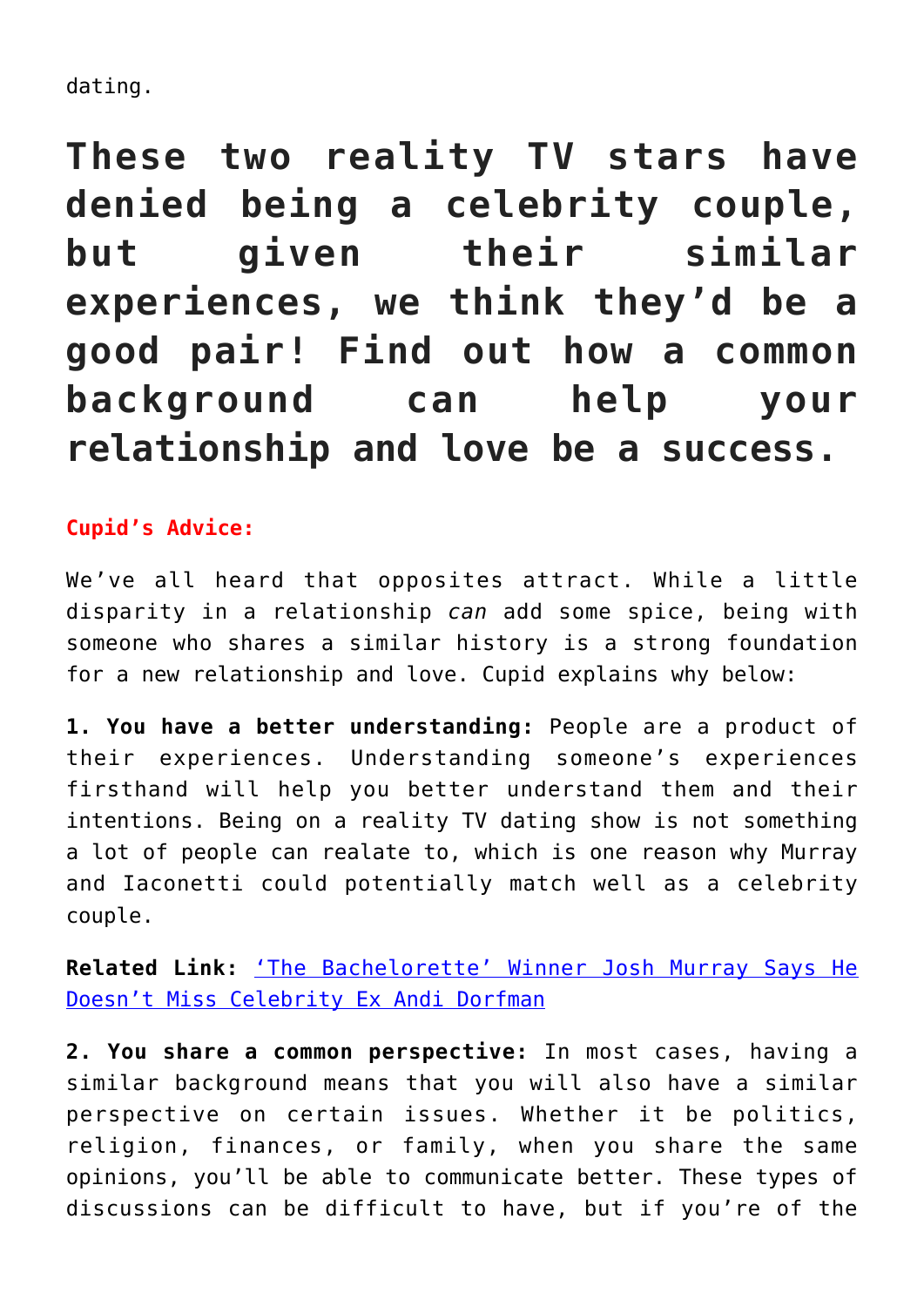same mind, you'll come to an agreement much easier.

**Related Link:** ['The Bachelor' Season 19 Contestants Treat a](http://cupidspulse.com/86606/the-bachelor-season-19-relationship-and-love-with-chris-soules-a-game/) [Relationship and Love with Chris Soules Like a Game](http://cupidspulse.com/86606/the-bachelor-season-19-relationship-and-love-with-chris-soules-a-game/)

**3. There's an easier learning curve:** If you are from different ways of life (religiously, culturally, socio-economically, etc.), it doesn't mean your relationship and love won't succeed, but it *does* mean that you'll have to take more time and effort to learn about your beau's background. When you date someone who has shared experiences, you get to skip that step.

**Do you think these two reality TV stars would make a good celebrity couple? Tell us below!**

# **['The Bachelorette' Winner](https://cupidspulse.com/89914/the-bachelorette-josh-murray-celebrity-ex-andi-dorfman/) [Josh Murray Says He Doesn't](https://cupidspulse.com/89914/the-bachelorette-josh-murray-celebrity-ex-andi-dorfman/) [Miss Celebrity Ex Andi](https://cupidspulse.com/89914/the-bachelorette-josh-murray-celebrity-ex-andi-dorfman/) [Dorfman](https://cupidspulse.com/89914/the-bachelorette-josh-murray-celebrity-ex-andi-dorfman/)**

 $\pmb{\times}$ 

 $\overline{B}$  By Maggie Manfredi

The past is in the past! According to *[UsMagazine.com](http://www.usmagazine.com/celebrity-news/news/josh-murray-says-he-doesnt-miss-ex-fiancee-andi-dorfman-2015303)*, *The Bachelorette* winner Josh Murray is completely over his former bride-to-be. His celebrity ex, Andi Dorfman, chose him on season 10, and they seemed to be in love, but the relationship dissolved fast. Murray stated, "We're friends and everything like that. But at the end of the day, when you're very different from somebody else, it just doesn't work out." We've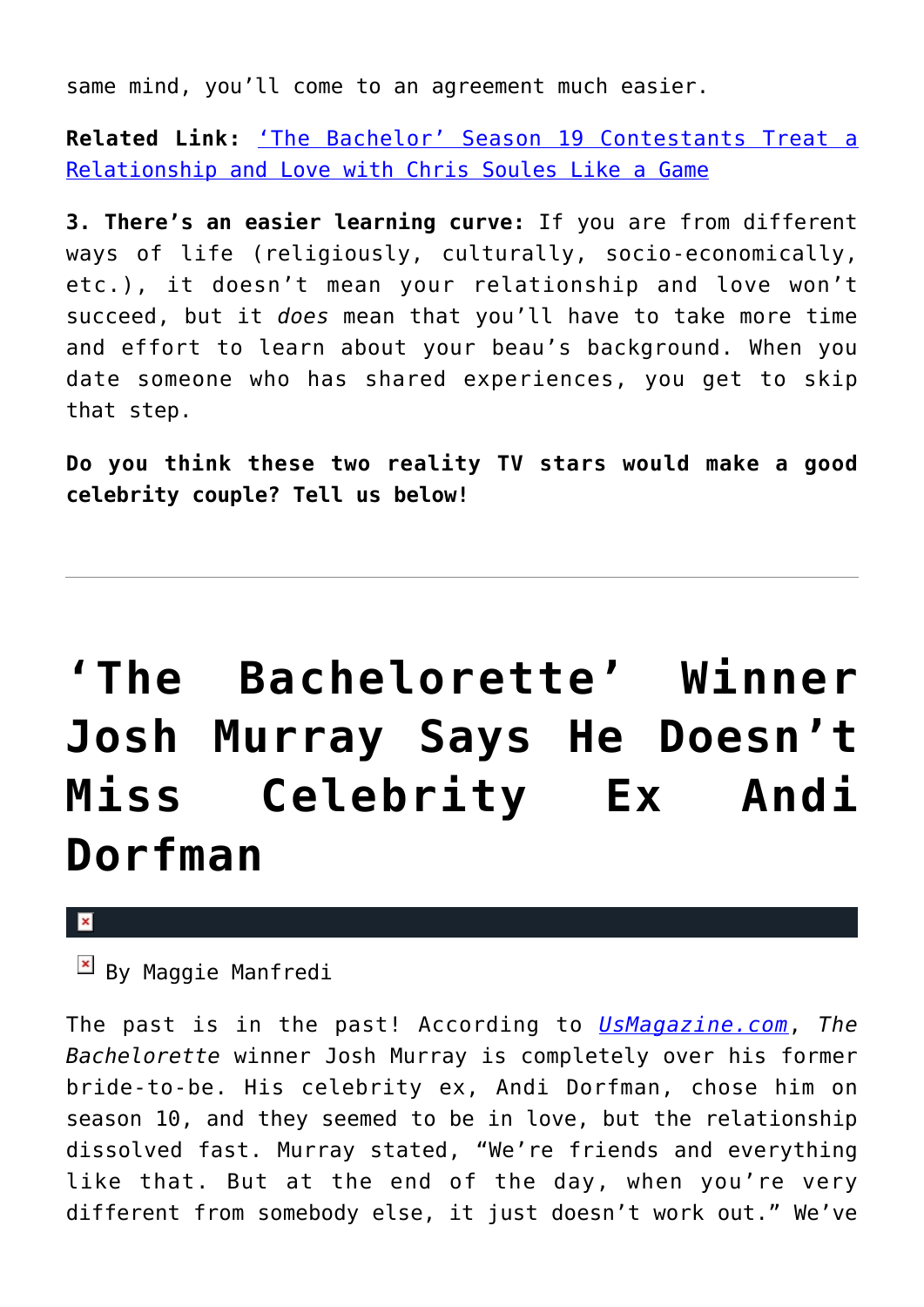seen heartbreak many times from the contestants on this ABC series, but rumors continue that this salesman will potentially be the next bachelor on the show.

## **You won't find anyone pining away in this celebrity ex duo! What are some ways to move on quickly after a break-up?**

### **Cupid's Advice:**

Break-ups are a part of life if you are looking for a soul mate. You are going to have to navigate your way through potentials to find your partner. Cupid has some tips on moving on:

**1. Invest in yourself:** With the closing of this chapter, you open yourself up to independent growth and change. Don't be afraid to take time for you and make some personal plans for the future.

**Related Link:** ['Bachelorette' Andi Dorfman Quits Assistant](http://cupidspulse.com/75980/bachelorette-andi-dorfman-quits-assistant-da-job/) [District Attorney Job](http://cupidspulse.com/75980/bachelorette-andi-dorfman-quits-assistant-da-job/) 

**2. Understand what it is:** A break up is an ending. It is usually as simple as that. You can find your self in a web of drama, unresolved feelings and chaos…try to stay clear of this mess. There are reasons the relationship didn't work, digest these and work through any issues you have with them. Moving forward is much easier if you internalize first.

**Related Link:** ['Bachelorette' Andi Dorfman's Promo Poster Mocks](http://cupidspulse.com/73467/bachelorette-andi-dorfmans-promo-poster-juan-pablo/) [Juan Pablo](http://cupidspulse.com/73467/bachelorette-andi-dorfmans-promo-poster-juan-pablo/) 

**3. Keep looking:** You'll definitely need time to recover after a tough break-up, but don't sit and pine too long. There is a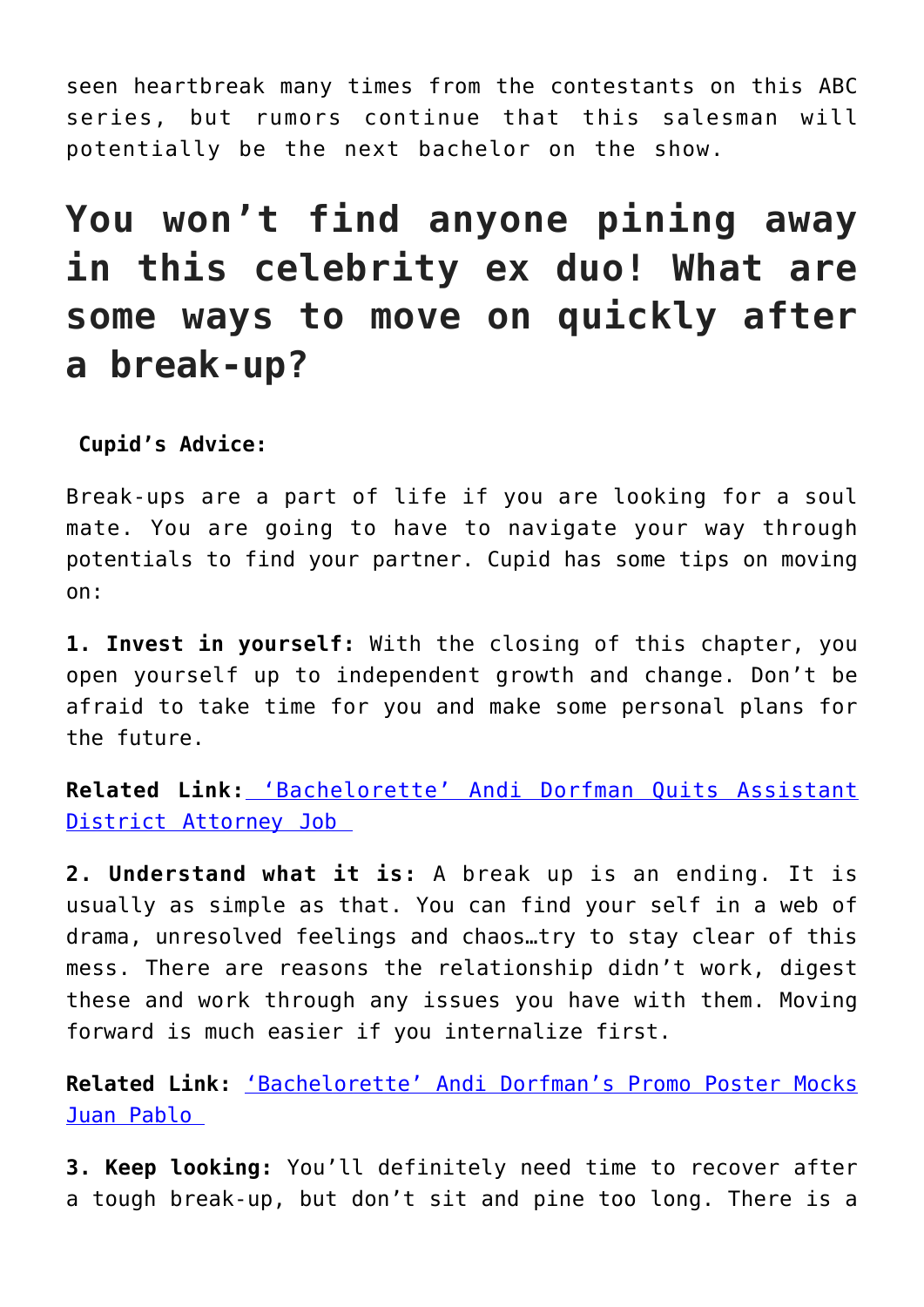new relationship out there for the taking, and a wonderful new partner to share it with. Make sure to keep searching for your soul mate.

**Would you like to see Josh Murray as the next bachelor? Share your thoughts below!** 

# **[Josh Murray Has Moved On](https://cupidspulse.com/89941/josh-murray-has-moved-on-after-celebrity-break-up-bachelorette-andi-dorfman/) [After Celebrity Break-Up from](https://cupidspulse.com/89941/josh-murray-has-moved-on-after-celebrity-break-up-bachelorette-andi-dorfman/) [Former 'Bachelorette' Andi](https://cupidspulse.com/89941/josh-murray-has-moved-on-after-celebrity-break-up-bachelorette-andi-dorfman/) [Dorfman](https://cupidspulse.com/89941/josh-murray-has-moved-on-after-celebrity-break-up-bachelorette-andi-dorfman/)**

#### $\mathbf x$

 $\overline{B}$  By Emma L. Wells

It's only been two months since his sudden celebrity break-up with [Andi Dorfman,](http://cupidspulse.com/89079/andi-dorfman/) but Josh Murray seems to be doing just fine. At the iHeartRadio Music Awards, *[E! Online](http://www.eonline.com/news/640891/bachelorette-josh-murray-doesn-t-miss-andi-dorfman-insists-he-s-not-looking-for-love-right-now)* asked him if he missed his celebrity ex, and he said no. "We're friends and everything like that," he responded. "But at the end of the day, when you're very different from somebody else, it just doesn't work out." He also said that, while eventually he wants a relationship and family, he's not dating right now. When asked if he would consider returning to *[The Bachelorette](http://cupidspulse.com/celebrity-news/reality-tv/the-bachelorette/)* to find that special someone, he replied, "It was a great experience, but I did that already, and I'm kind of moving on from that specific part of my life." Still, he hasn't ruled out the possibility of being the next *Bachelor* if asked.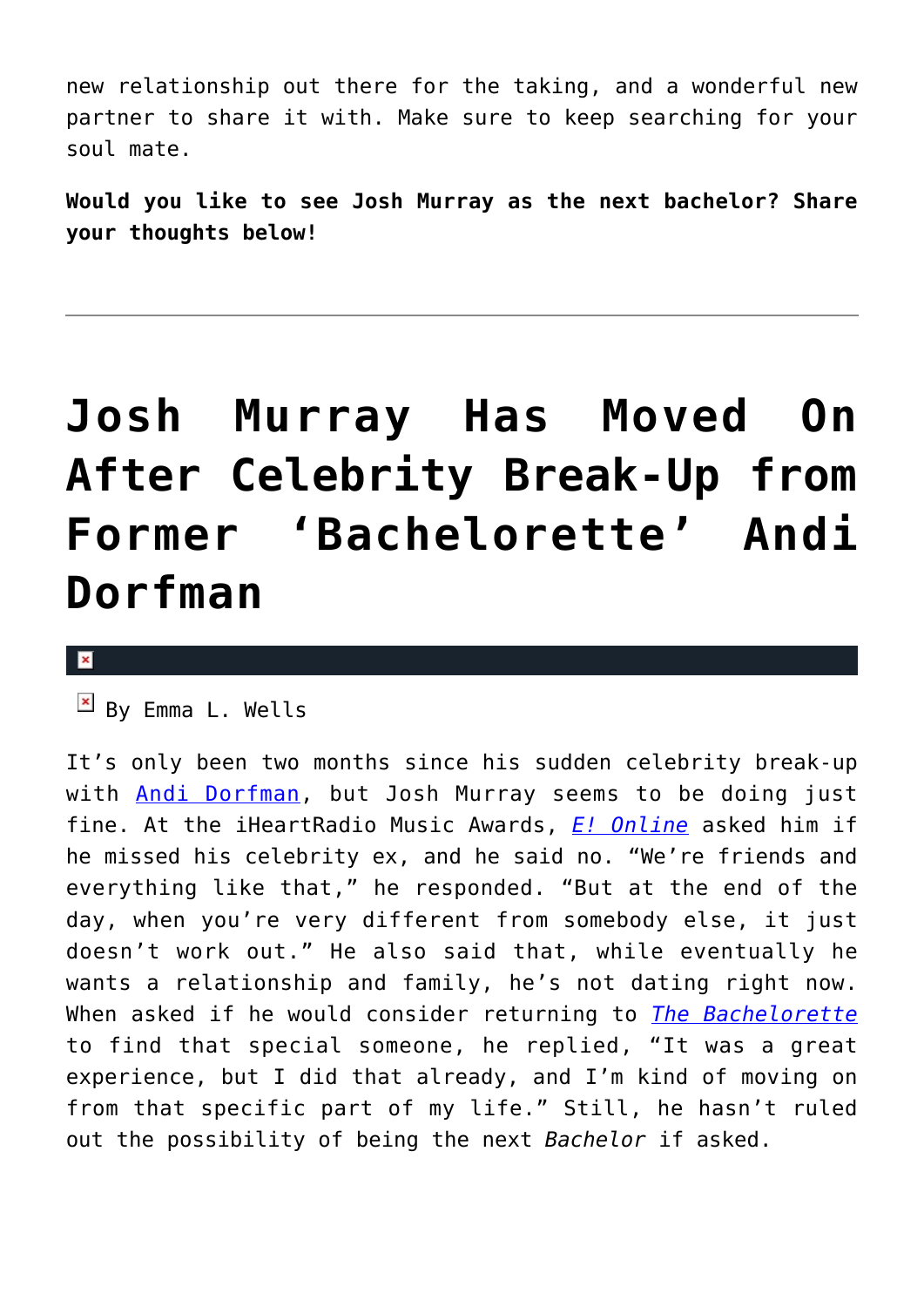### **The winner of** *The Bachelorette* **seems happy without his celebrity ex. What are some ways you can cope with a break-up and move on too?**

### **Cupid's Advice:**

Breaks-ups, no matter the circumstances or the length of the relationship, are tough on everyone. Following *The Bachelorette* winner's lead, Cupid has some dating and relationship advice to help you cope after a split:

 **1. Everything happens for a reason:** Murray is more equipped to move on from his celebrity ex because he understands why their relationship and love didn't last. Knowing the cause behind your break-up will help you deal with it for many reasons. First, once you identify the issues, you can stop wondering what went wrong. And second, it will help you avoid similar situations or mistakes so you'll have more success in the future.

**Related Link[:](http://cupidspulse.com/84890/bachelorette-season-10-andi-dorfman-josh-murray-celebrity-breakup/)** ['Bachelorette' Season 10 Couple Andi Dorfman and](http://cupidspulse.com/84890/bachelorette-season-10-andi-dorfman-josh-murray-celebrity-breakup/) [Josh Murray Call it Quits](http://cupidspulse.com/84890/bachelorette-season-10-andi-dorfman-josh-murray-celebrity-breakup/)

**2. Forgive and forget:** It'll be hard to move on if you're still harboring negative feelings for your ex. This is easier said than done, but once you're able to let go of your hurt and stop placing blame, you'll be in a much healthier and happier place. You'll know you've truly dealt with your breakup when you can look at your ex and say that you only wish them well.

**Related Link:** ['The Bachelor' Host Chris Harrison Says He "Had](http://cupidspulse.com/85071/the-bachelor-host-andi-dorfman-josh-murray-breakup/) [No Clue" Andi Dorfman & Josh Murray Would Break Up](http://cupidspulse.com/85071/the-bachelor-host-andi-dorfman-josh-murray-breakup/)

**3. C'est la vie:** While it's upsetting and disappointing when a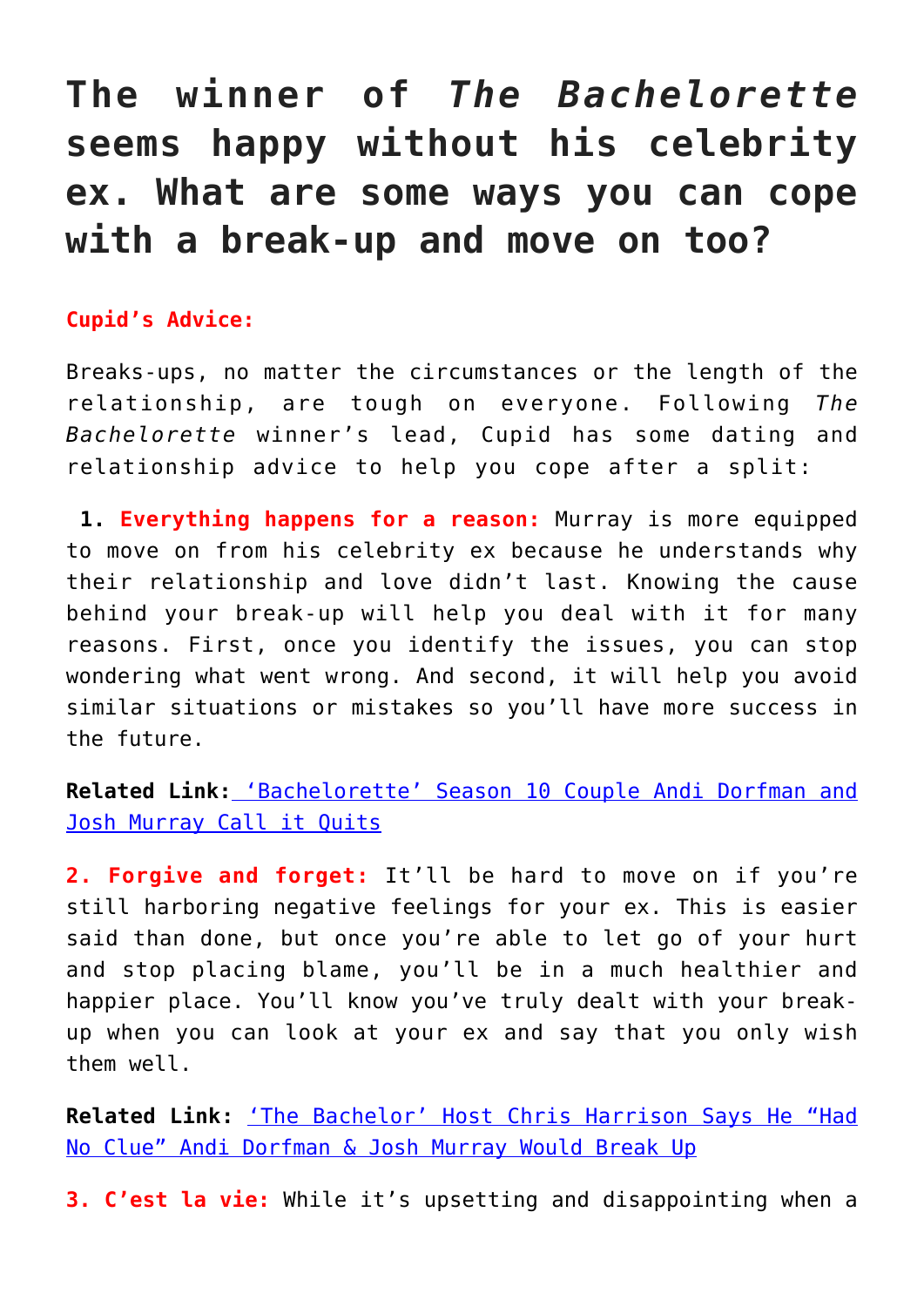relationship ends, try to remember that, if it was truly meant to be, then it would have worked out. Spend more time thinking about the exciting opportunities of your future than you do worrying about the mistakes in your past.

**What have you done to move on from a breakup? Tell us below!**

## **[Celebrity Break-Up: Did Josh](https://cupidspulse.com/86624/celebrity-break-up-josh-murray-andi-dorfman-reality-tv-fame/) [Murray Split with Former](https://cupidspulse.com/86624/celebrity-break-up-josh-murray-andi-dorfman-reality-tv-fame/) ['Bachelorette' Andi Dorfman](https://cupidspulse.com/86624/celebrity-break-up-josh-murray-andi-dorfman-reality-tv-fame/) [for More Reality TV Fame?](https://cupidspulse.com/86624/celebrity-break-up-josh-murray-andi-dorfman-reality-tv-fame/)**

#### $\pmb{\times}$

 $\overline{B}$  By Emma L. Wells

Fans of *The Bachelorette* have been wondering why Andi Dorfman and Josh Murray called off their engagement. According to *[HollywoodLife.com](http://hollywoodlife.com/2015/01/09/josh-murray-the-bachelor-andi-dorfman-break-up-reason/)*, these celebrity exes were more interested in reality TV fame than in each other. Apparently, Murray never even wanted to win *The Bachelorette* season 10! "During the filming of the show, the producers kept telling Josh that if Andi didn't pick him, he would be the next *Bachelor*," a source said. "So he has been resentful towards Andi because he knows he could have been in the limelight as *The Bachelor*, so now [that he's single] he is going to make a play to try to be the next *Bachelor.* Even though they are telling their friends [their split] was mutual, he ended it." The source went on to say that there was an attraction between the reality TV stars, but in the end, they were more interested in being famous than being with each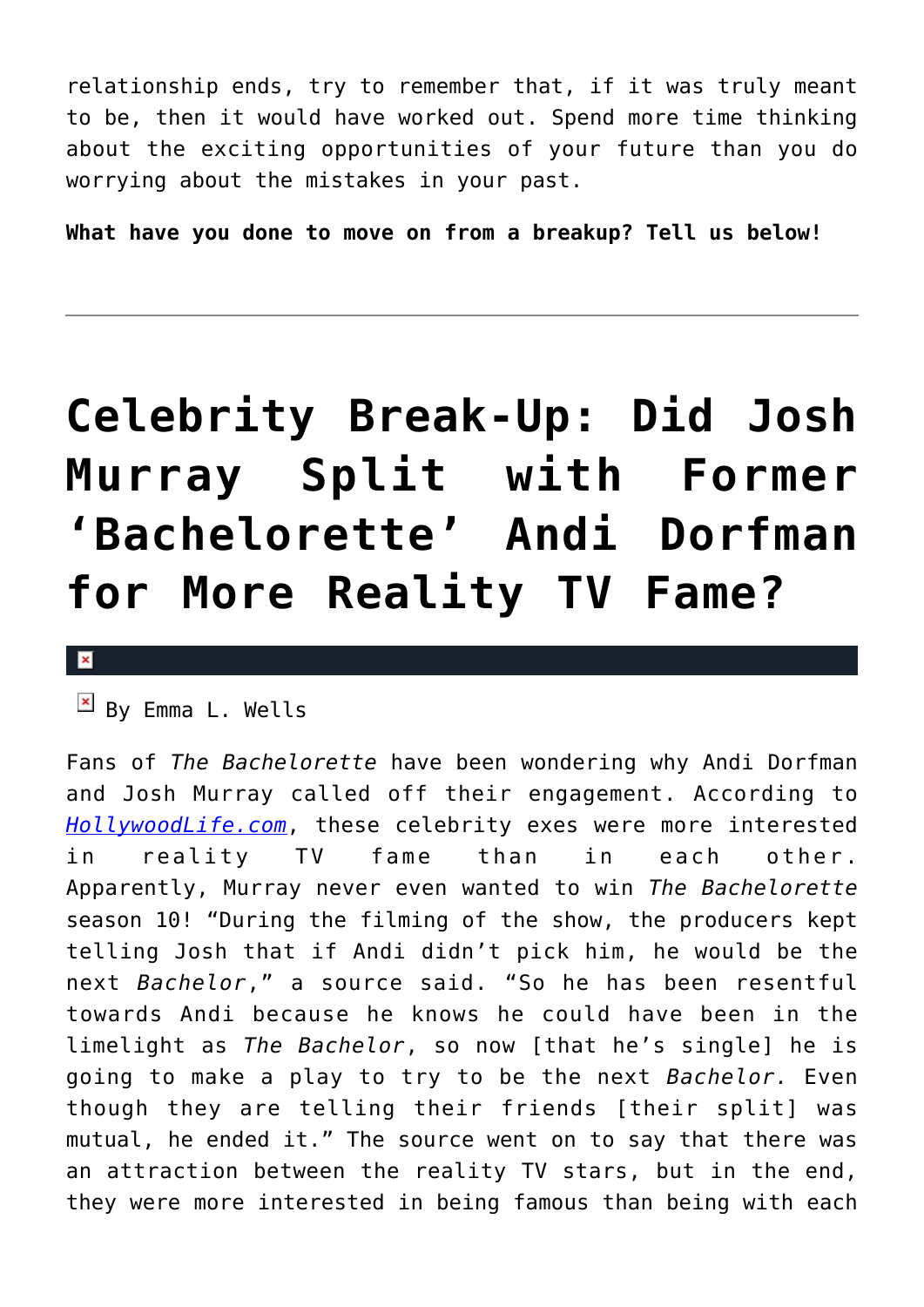### other.

**Celebrity exes Andi Dorfman and Josh Murray may have put their reality TV fame first, costing them their relationship and love. How can you keep your career goals from getting in the way of your personal life?**

### **Cupid's Advice:**

A fulfilling career doesn't mean you have to give up a relationship and love, and similarly, a healthy relationship doesn't mean you have to sacrifice your career. Cupid has some dating advice on how to achieve this balance so your love life doesn't turn out like this celebrity break-up:

**1. Include your partner:** If your career is a big part of your life, then you shouldn't hide it from your significant other. Tell them about your job and invite them to work functions. Your partner should be part of your support system.

**Related Link:**['The Bachelor' Host Chris Harrison Says He "Had](http://cupidspulse.com/85071/the-bachelor-host-andi-dorfman-josh-murray-breakup/) [No Clue" Andi Dorfman & Josh Murray Would Break Up](http://cupidspulse.com/85071/the-bachelor-host-andi-dorfman-josh-murray-breakup/)

**2. Be present:** Neither of you want your entire relationship and love to revolve around your job. When you're with each other, it's important to be in the moment. Giving your partner your undivided attention is the easiest way to show you care, so put your phone away and ignore those e-mails until tomorrow!

**Related Link:** ['Bachelorette' Andi Dorfman Hands Out Final Rose](http://cupidspulse.com/78531/bachelorette-andi-dorfman-finale/)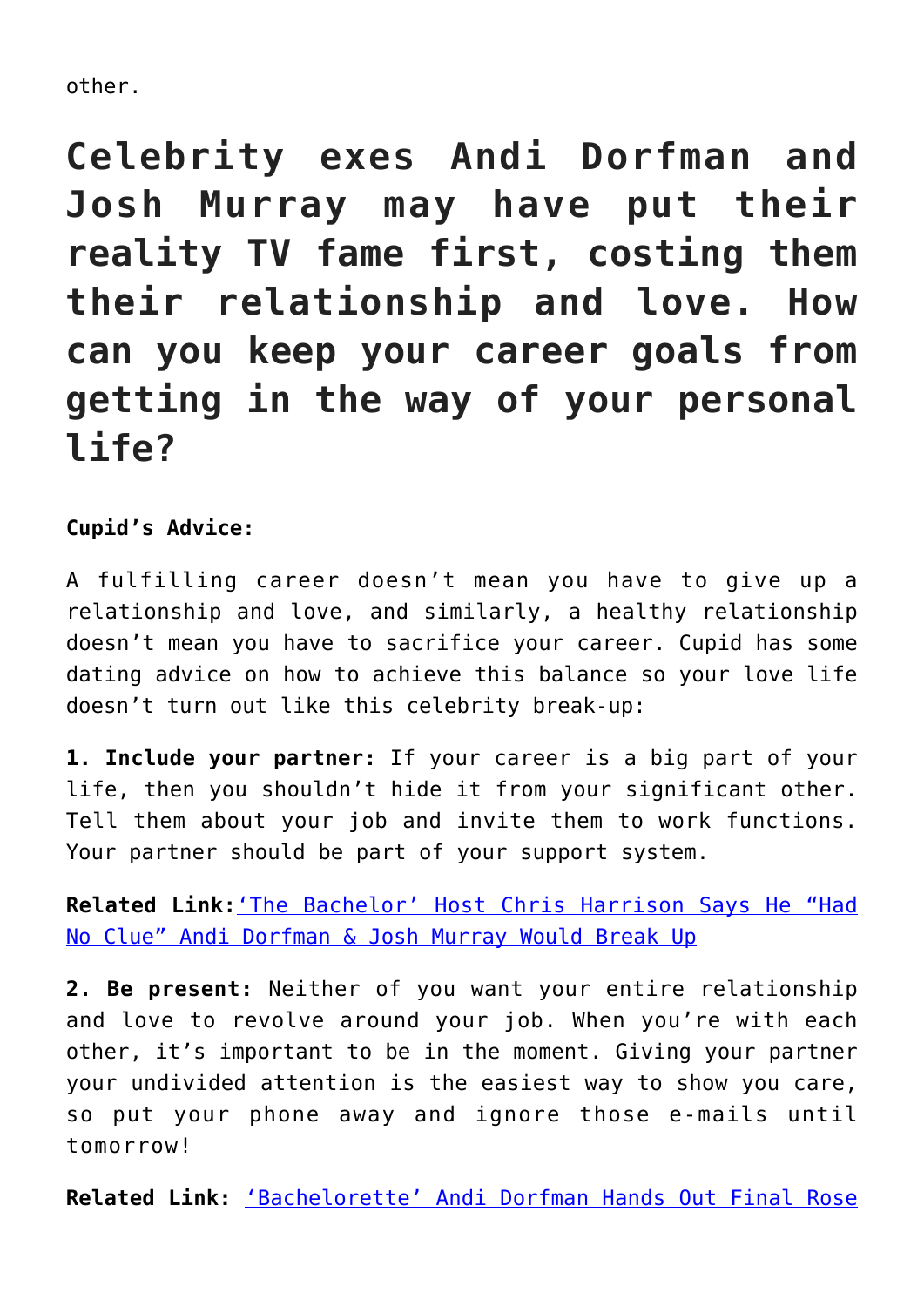### [and Confronts Runner-Up](http://cupidspulse.com/78531/bachelorette-andi-dorfman-finale/)

**3. Sort out your priorities:** If work is your number one priority, then you need to be with a partner who understands. If your significant other can't see why you care about your job, then you clearly aren't clicking when it comes to some fundamental issues. It's important to have similar life goals and priorities.

**How do you balance your career and your relationship? Tell us below!**

# **[Celebrity Break-up: Are 'The](https://cupidspulse.com/86216/celebrity-break-up-bachelorette-andi-dorfman-josh-murray-twitter-feud/) [Bachelorette' Reality TV](https://cupidspulse.com/86216/celebrity-break-up-bachelorette-andi-dorfman-josh-murray-twitter-feud/) [Stars Andi Dorfman and Josh](https://cupidspulse.com/86216/celebrity-break-up-bachelorette-andi-dorfman-josh-murray-twitter-feud/) [Murray Fighting on Twitter?](https://cupidspulse.com/86216/celebrity-break-up-bachelorette-andi-dorfman-josh-murray-twitter-feud/)**

#### $\pmb{\times}$

The celebrity news that reality TV stars Andi Dorfman and Josh Murray split came as a shock to many. While we still don't know what caused this celebrity break-up, they have remained very amicable — but that might be changing. At the end of January, Murray tweeted, "Having to change all my passwords because someone keeps logging into my social media accounts SMH." This left us wondering: Is former *Bachelorette* Dorfman cyber stalking her celebrity ex? Her response came very quickly — only 9 minutes later according to *[thestir.cafemom.com.](http://thestir.cafemom.com/celebrities/182098/andi_dorfman_josh_murray_feud) S*he replied, "Join the club … Got better

 $\boxed{\times}$  By Emma L. Wells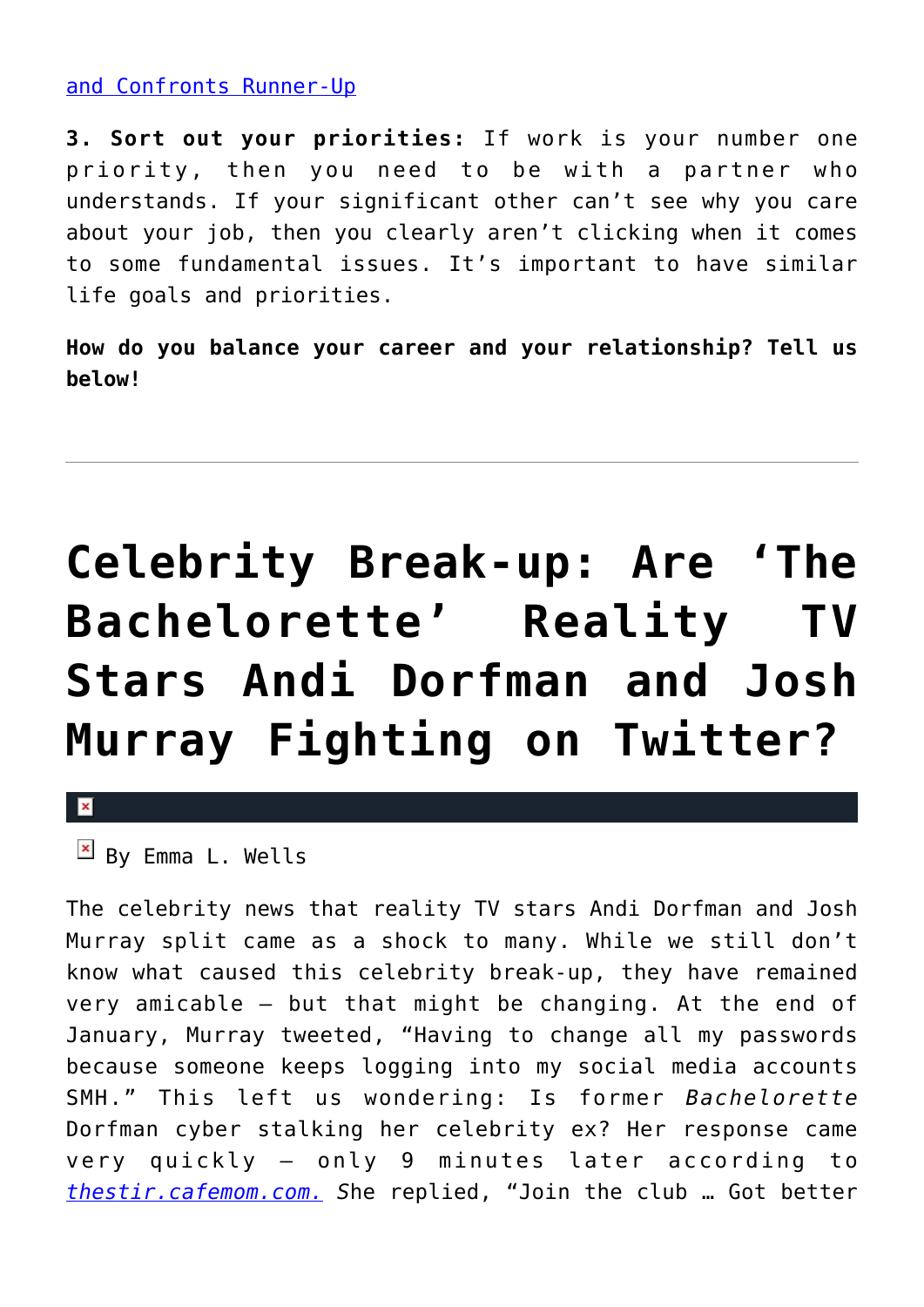things to do with my life #blessed." While we can't say for certain who these tweets are directed at or what they really mean, we *can* assume that there's some tension following this celebrity break-up.

**These reality TV stars seemed friendly after their celebrity break-up, but it looks like their claws are coming out now! How can you move on after a split?**

**Cupid's Advice:**

It's common to still be emotionally attached your ex after your relationship has ended, making it hard to move on. Moving forward is a process and won't happen overnight, but Cupid has some dating advice that will (hopefully) make it easier:

**1. Remember that no one wins:** These *Bachelorette* exes may feel a little competition at this point in their celebrity breakup. While it's natural to want to "win" by looking better, dating someone new first, and making sure the news of your success gets back to your ex, there's really no point. Focus on making yourself happy instead of making your ex jealous.

**Related Link:** ['The Bachelorette' Season 10 Couple Andi Dorfman](http://cupidspulse.com/84890/bachelorette-season-10-andi-dorfman-josh-murray-celebrity-breakup/) [and Josh Murray Call It Quits](http://cupidspulse.com/84890/bachelorette-season-10-andi-dorfman-josh-murray-celebrity-breakup/)

**2. End all contact:** It's hard to let go of your connections to your ex, whether they be in real life or digital. If you've had a meaningful and serious relationship, you probably don't want to lose those memories. Still, moving on means looking forward, not backward, and constant reminders about your former beau will only make it difficult. While it may be difficult, cut your ties on social media *and* in real life too.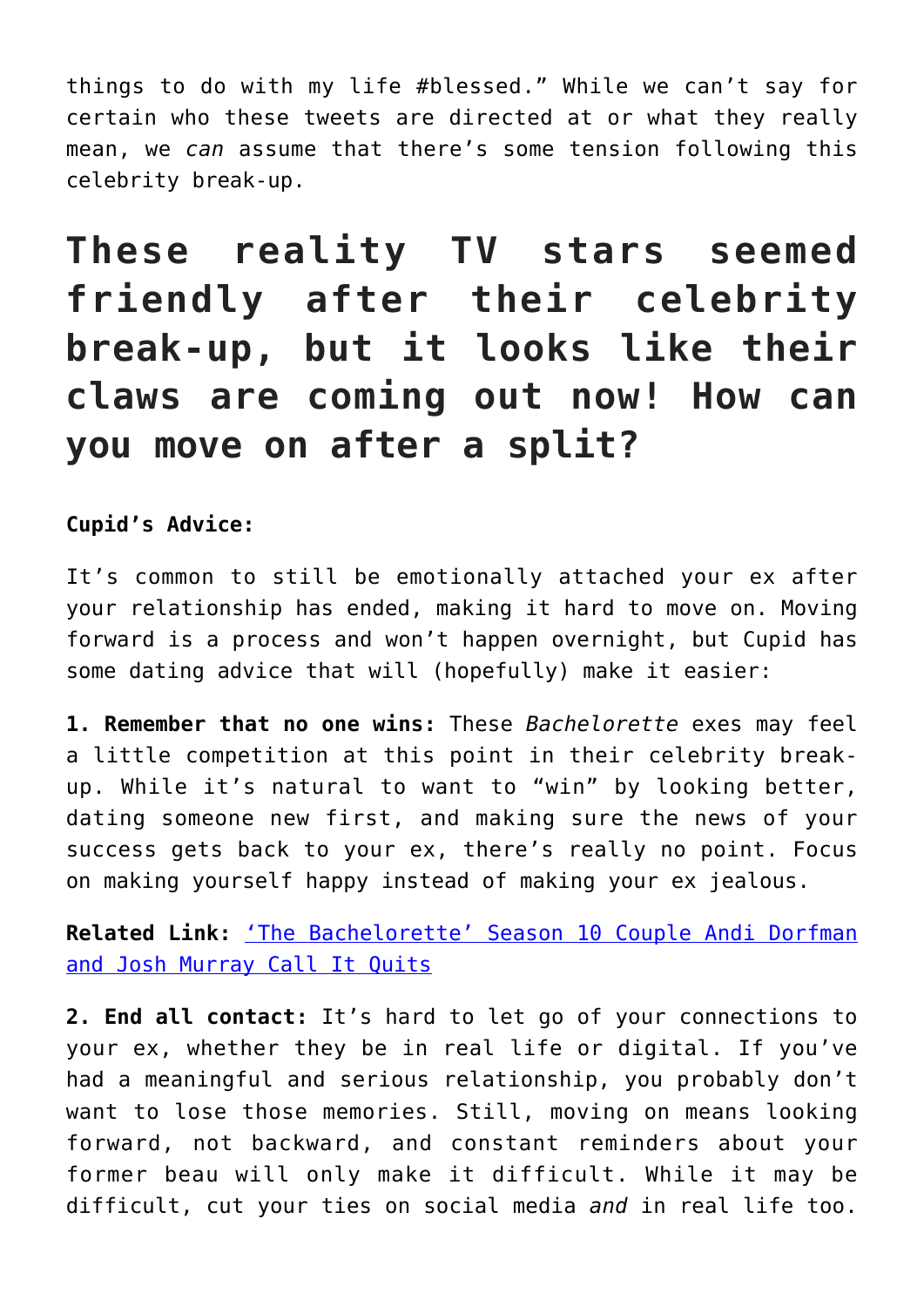You can consider a possible friendship after you've had some time apart.

**Related Link:** [Chris Harrison: Things Were "Awkward and Weird"](http://cupidspulse.com/85385/chris-harrison-awkward-between-the-bachelorette-andi-dorfman-josh-murray-celebrity-exes/) [Between 'The Bachelorette' Andi Dorfman & Josh Murray](http://cupidspulse.com/85385/chris-harrison-awkward-between-the-bachelorette-andi-dorfman-josh-murray-celebrity-exes/)

**3. Learn something from it:** You may feel like you wasted your time with your ex or that it was all a big mistake, but you probably have a few good memories too, even if the relationship ended badly. Give your past relationship purpose by learning from it and allowing the experience to make you better person. It'll be easier to feel happier if you don't regret your decisions.

**Have you successfully moved on from an ex? Share your tips below!**

# **[Chris Harrison: Things Were](https://cupidspulse.com/85385/chris-harrison-awkward-between-the-bachelorette-andi-dorfman-josh-murray-celebrity-exes/) ["Awkward and Weird" Between](https://cupidspulse.com/85385/chris-harrison-awkward-between-the-bachelorette-andi-dorfman-josh-murray-celebrity-exes/) ['The Bachelorette' Andi](https://cupidspulse.com/85385/chris-harrison-awkward-between-the-bachelorette-andi-dorfman-josh-murray-celebrity-exes/) [Dorfman & Josh Murray](https://cupidspulse.com/85385/chris-harrison-awkward-between-the-bachelorette-andi-dorfman-josh-murray-celebrity-exes/)**

#### $\pmb{\times}$

### $\boxed{\times}$  By Maggie Manfredi

This man knows a celebrity break-up when he sees one! According to *[UsMagazine.com](http://www.usmagazine.com/celebrity-news/news/chris-harrison-andi-dorfman-josh-murray-were-off-before-split-2015201),* Chris Harrison, the newly single host of *The Bachelor* and *The Bachelorette* series, knew something was up with former *The Bachelorette* star Andi Dorfman and fiancé Josh Murray before they split. Harrison said, "I knew things were a little off. They were being a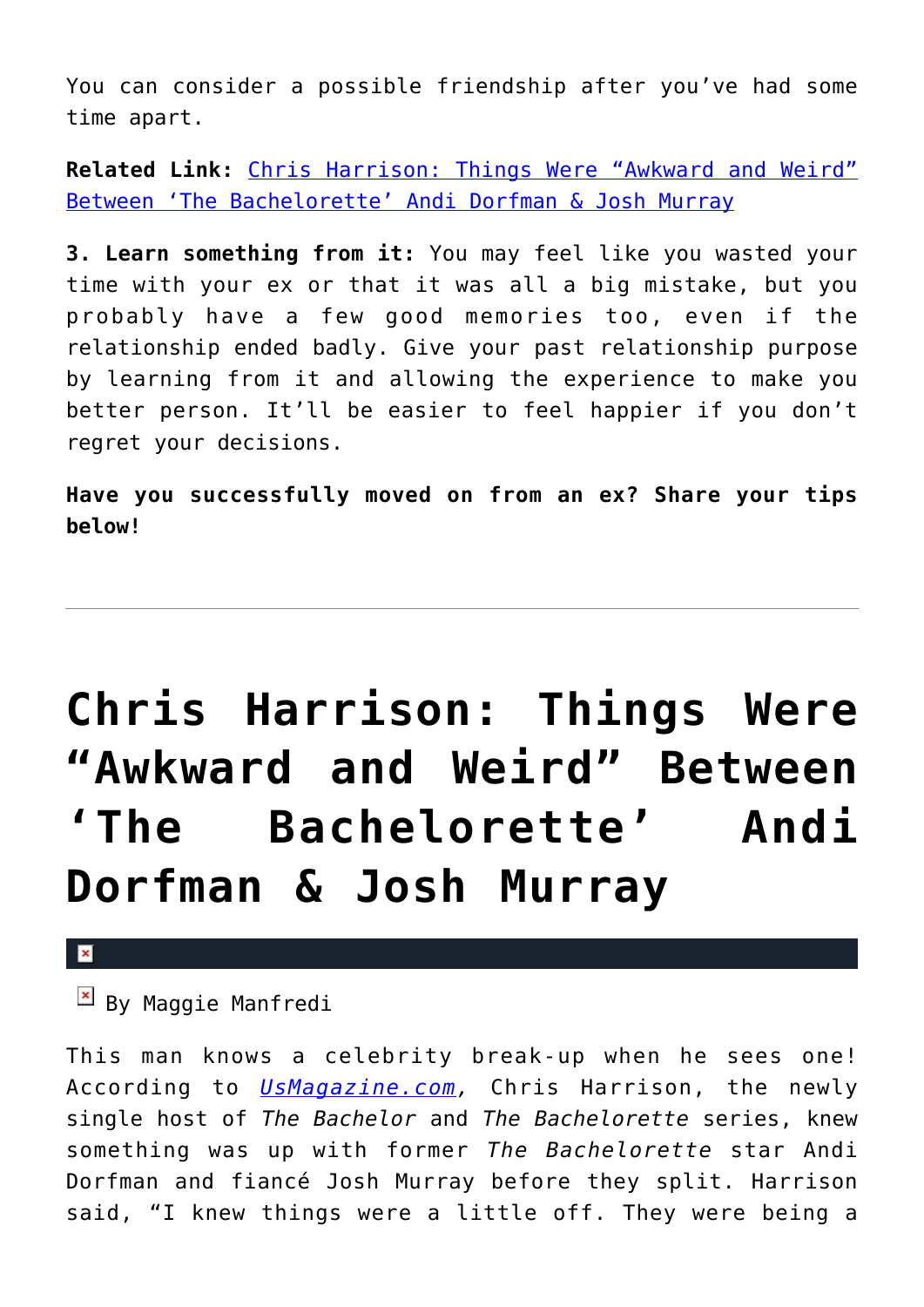little awkward and weird. But you know, they're from Georgia. You know those people." The celebrity exes announced their break-up just after they attended *The Bachelor* season 19 premiere together.

**Celebrity exes Josh Murray and** *The Bachelorette* **star Andi Dorfman gave nothing away the day before their celebrity break-up announcement. How do you remain civil with an ex in the midst of turmoil?**

### **Cupid's Advice:**

Keeping the drama to a minimum is tough when you're in the midst of a break-up and feeling tense. Cupid has some tips on how to stay calm:

**1. Stay off social media:** The last thing you want to do during a break-up is cause even more tension and turmoil, which is exactly what spreading your feelings all over social media will do. Keep your thoughts to yourself. If you need an outlet, try writing down your thoughts in a personal diary or writing a letter to your ex (without the intention of sending it).

**Related Link:** ['The Bachelor' Host Chris Harrison Says He "Had](http://cupidspulse.com/85071/the-bachelor-host-andi-dorfman-josh-murray-breakup/) [No Clue" Andi Dorfman & Josh Murray Would Break Up](http://cupidspulse.com/85071/the-bachelor-host-andi-dorfman-josh-murray-breakup/)

**2. Respect your ex's privacy:** A relationship means intimacy, admiration, and love. Even when the other elements fade, make sure that you continue to show respect, like these celebrity exes did. Don't share your former partner's secrets or betray the trust bestowed upon you during your relationship.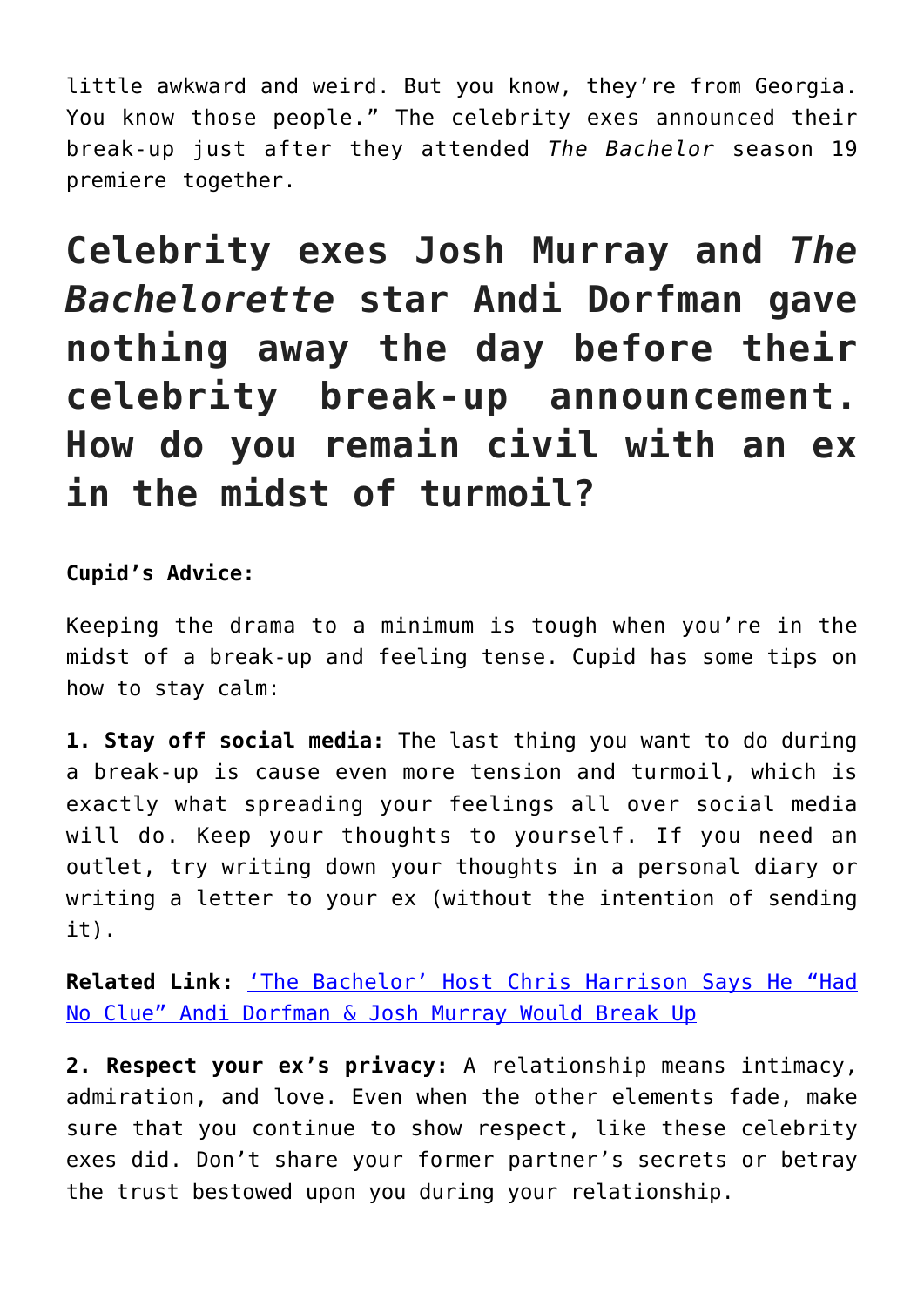**Related Link:** ['Bachelorette' Season 10 Couple Andi Dorfman and](http://cupidspulse.com/84890/bachelorette-season-10-andi-dorfman-josh-murray-celebrity-breakup/) [Josh Murray Call It Quits](http://cupidspulse.com/84890/bachelorette-season-10-andi-dorfman-josh-murray-celebrity-breakup/)

**3. Talk about it:** If things get bad and messy postrelationship, sit down and talk about it. Otherwise, your feelings will only fester, and you'll lose perspective on the situation. Maturity is an important factor in having a relationship, so continue that trait even after your break-up.

**What your tips on how to avoid civil war with an ex? Share your comments below.**

# **['The Bachelor' Host Chris](https://cupidspulse.com/85071/the-bachelor-host-andi-dorfman-josh-murray-breakup/) [Harrison Says He "Had No](https://cupidspulse.com/85071/the-bachelor-host-andi-dorfman-josh-murray-breakup/) [Clue" Andi Dorfman & Josh](https://cupidspulse.com/85071/the-bachelor-host-andi-dorfman-josh-murray-breakup/) [Murray Would Break Up](https://cupidspulse.com/85071/the-bachelor-host-andi-dorfman-josh-murray-breakup/)**

### ×

 $\boxed{\times}$  By [Rebecca White](http://cupidspulse.com/104603/rebecca-white/)

Recently, the latest celebrity news and gossip centered on the sudden celebrity break-up of *The Bachelorette* couple Andi Dorfman and Josh Murray. According to *[UsMagazine.com](http://www.usmagazine.com/celebrity-news/news/chris-harrison-had-no-clue-about-andi-dorfman-josh-murray-split-2015131)*, Chris Harrison, the host of *The Bachelor*, said he had no idea that the celebrity couple was about to split. When Harrison saw the soon-to-be celebrity exes, he asked about their wedding plans in an interview. "By no means did I know they were broken up and did that interview, because honestly, having been through a crappy breakup, I would've protected it more and stayed away from wedding talk and I wouldn't have put them on the spot,"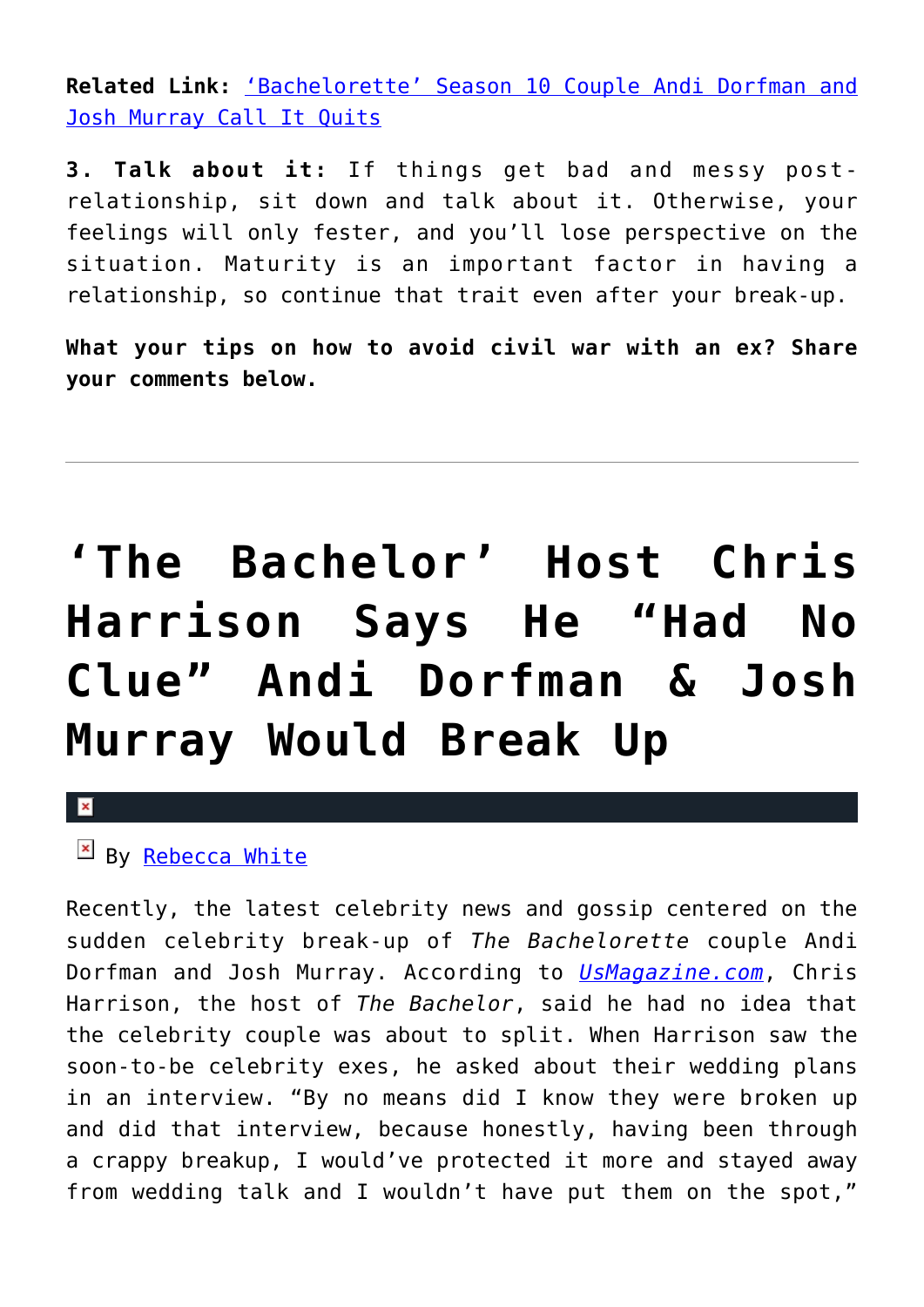Harrison told *TV Guide*. Although Harrison usually knows the drama between *The Bachelor* contestants, he seemed out of the loop on this one!

## **Life isn't filled with as much drama as you see on 'The Bachelor,' but what are some ways to keep it out of your relationship?**

### **Cupid's Advice:**

There are some relationships and love affairs where drama seems to take over and is almost unavoidable. Here are steps that you can take to minimize the amount of drama that you let into each conversation or fight.

**1. Recognize when you might be creating drama:** By recognizing that you might be creating some of the theatrics in your relationship, you allow yourself to scale back and understand that maybe everything doesn't need to be so over the top. Try to analyze why you might be creating drama in your own love life, and aim to find different solutions for the attention and adventure you might be seeking.

**Related link:** [The Worst 'Bachelor' and 'Bachelorette' breakups](http://cupidspulse.com/84889/the-worst-bachelor-bachelorette-celebrity-breakups/)

**2. Change your perspective:** It is also important to realize that maybe some of the issues are just happening in your head. Have a conversation with your partner in order to see where these problems are coming from and how they interpret the situation.

**Related Link:** ['Bachelorette' Couple Emily Maynard and Jef Holm](http://cupidspulse.com/39915/bachelorette-couple-emily-maynard-jef-holm-break-up/) [Break Up](http://cupidspulse.com/39915/bachelorette-couple-emily-maynard-jef-holm-break-up/)

**3. Don't feed other people's drama:** When your partner starts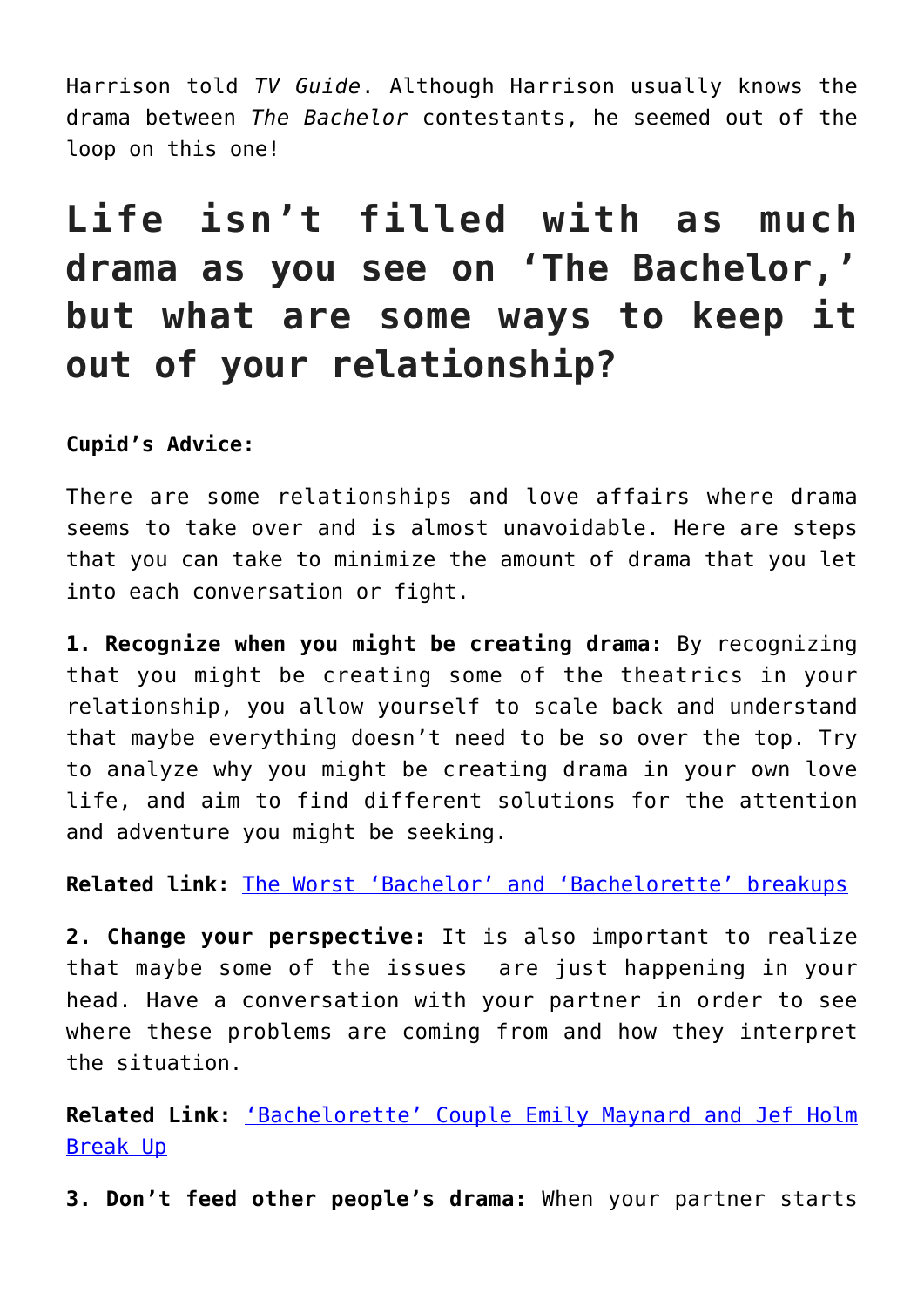to create unnecessary drama, don't fight back just yet. Let them cool down and have a breather. After they settle down, you two can discuss the true problem without getting into a fight. While our lives may not be as dramatic as celebrity exes, Dorfman and Murray, we can still minimize drama whenever possible!

**How do you keep drama from being central to your relationship? Share your thoughts below.**

# **['The Bachelorette' Winner](https://cupidspulse.com/85050/the-bachelorette-winner-josh-murray-celebrity-breakup/) [Josh Murray Gets Out of Town](https://cupidspulse.com/85050/the-bachelorette-winner-josh-murray-celebrity-breakup/) [with His Mom Following Split](https://cupidspulse.com/85050/the-bachelorette-winner-josh-murray-celebrity-breakup/)**

#### $\mathbf{x}$

 $\overline{B}$  By Emma L. Wells

*The Bachelorette* winner Josh Murray knows there's nothing like a mother's love to help you heal. In a tweet on Jan. 12, he told followers he was headed to his hometown of Tampa, Florida with his mother after his celebrity breakup from Andi Dorfman. The couple, who met during season 10 of the popular reality TV show, announced their split in a joint statement earlier this month. Murray had been living in Atlanta, Georgia with Dorfman. According to *[UsMagazine.com](http://www.usmagazine.com/celebrity-news/news/josh-murray-takes-trip-with-mom-after-andi-dorfman-split-2015121)*, his mother, Lauren Goodhart Murray, flew to see her son after the news went public, and now, the two are driving south together. Dorfman's final pick also expressed excitement about seeing his beloved dog Sabel again.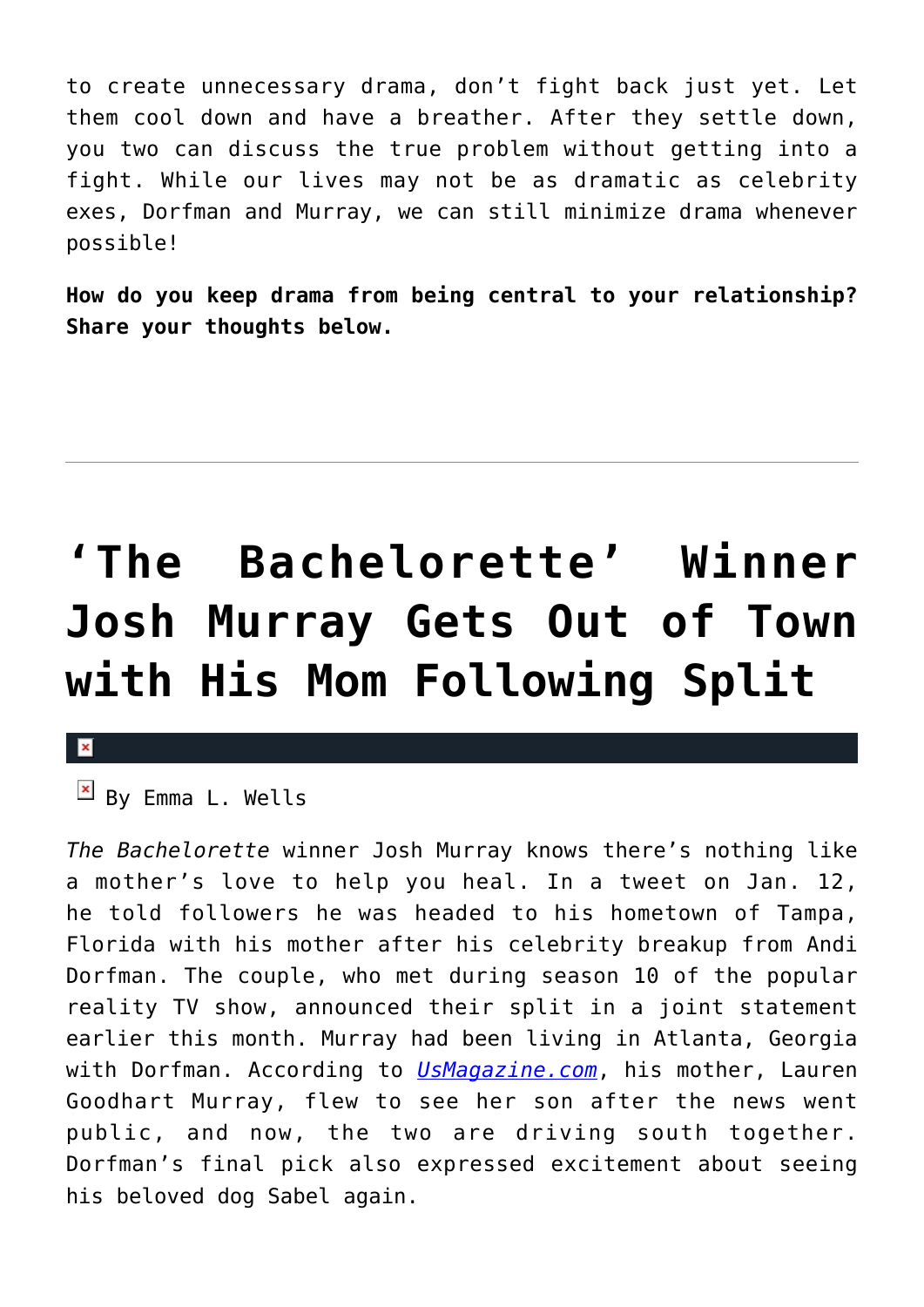### **Taking a cue from this celebrity breakup, what are some ways to cope with broken heart after a split?**

**Cupid's Advice:**

Breakups can be painful no matter the circumstances. It's important to give yourself enough time to grieve but not so much time that you start to wallow. You need to move on but not so quickly that you haven't fully healed yet. Cupid has some advice on how to handle a broken heart:

**1. Surround yourself with people who care:** There is nothing strange about wanting your mama when you are hurting, no matter how old you are. It's natural to feel lonely after a split. Being around people who see how wonderful you really are will help you see it too. Follow Murray's lead after his celebrity breakup and don't shut yourself off from the world! Take a weekend trip to see family or friends. Even though your significant other may no longer be in your life, you are not alone.

**Related Link:** ['Bachelorette' Andi Dorfman Hands Out Final Rose](http://cupidspulse.com/78531/bachelorette-andi-dorfman-finale/)

**2. Be active:** You know what they say: Out with the old, in with the new! Use this time of change to better yourself by starting a new hobby or interest. Try taking a cooking or dance class or learning a new language. Exercise classes can be especially beneficial because of the endorphins your body releases when you workout. Get your mind off your hurt by setting a goal and hitting the gym.

**Related Link:** ['Bachelorette' Season 10 Couple Andi Dorfman and](http://cupidspulse.com/84890/bachelorette-season-10-andi-dorfman-josh-murray-celebrity-breakup/) [Josh Murray Call It Quits](http://cupidspulse.com/84890/bachelorette-season-10-andi-dorfman-josh-murray-celebrity-breakup/)

**3. Invest in yourself:** You've just gone from being part of a twosome to being single again; you need time to adjust to that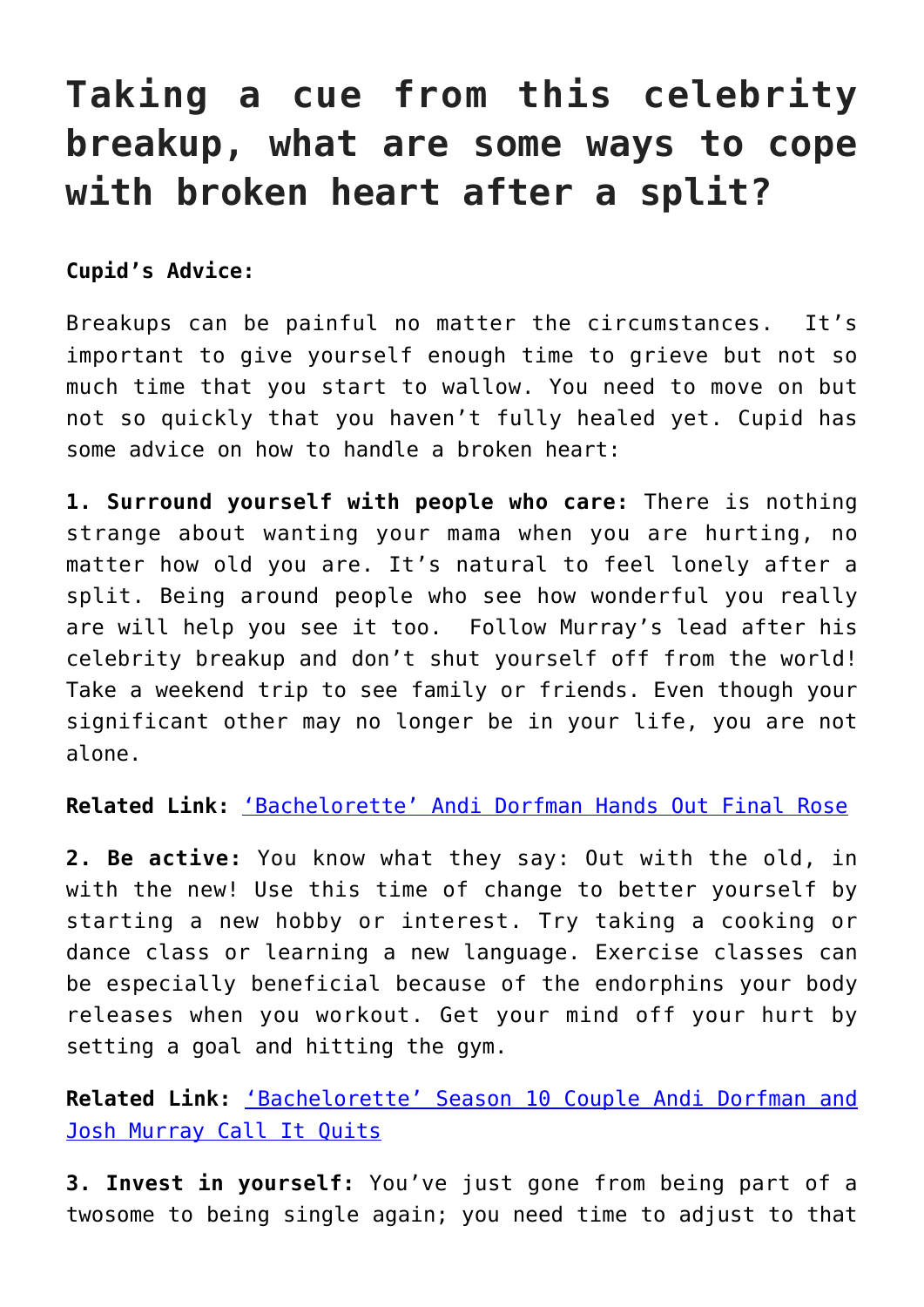kind of change. Remember your awesomeness comes from within, not from your partner. Take yourself out for a day of you! Do the things you love, things that you couldn't do when you were in a relationship.

**How did you heal after a breakup? Tell us in the comments below!**

# **['Bachelorette' Season 10](https://cupidspulse.com/84890/bachelorette-season-10-andi-dorfman-josh-murray-celebrity-breakup/) [Couple Andi Dorfman and Josh](https://cupidspulse.com/84890/bachelorette-season-10-andi-dorfman-josh-murray-celebrity-breakup/) [Murray Call it Quits](https://cupidspulse.com/84890/bachelorette-season-10-andi-dorfman-josh-murray-celebrity-breakup/)**

 $\mathbf x$ 

 $\overline{B}$  By Emma L. Wells

Another one bites the dust! Earlier this week, reality TV couple Andi Dorfman and Josh Murray announced that they have ended their engagement. In a joint statement published by *[People.com,](http://www.people.com/article/andi-dorfman-josh-murray-split-bachelorette)* the pair, who met and fell in love during *The Bachelorette* season 10, said, "After several months of being engaged and working on our relationship, we have decided that it's best for both of us to go our separate ways. We are very sad that it has to come to this point, but this is what's best for both of us individually." The news of this celebrity breakup was a shock to many, as the couple appeared happy during their red carpet interview prior to Monday night's premiere of *The Bachelor*.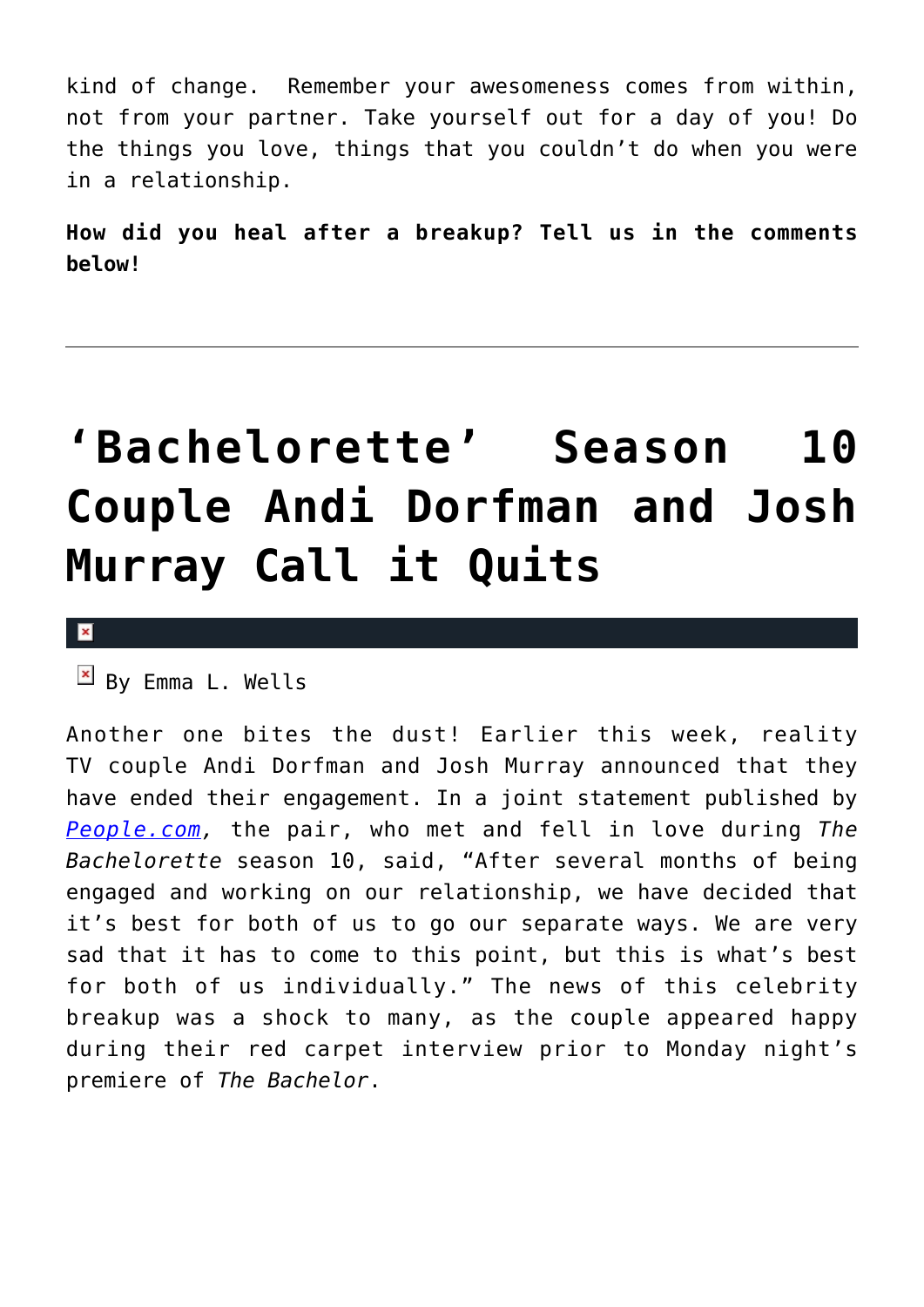## **In light of this surprising celebrity breakup, how can you handle questions about your sudden split?**

**Cupid's Advice:**

The trickiness and difficulty of a breakup doesn't necessarily end as soon as you and your significant other call it quits. After you admit that it's over, you then have tell your loved ones. So how do you stay diplomatic when your friends want to hear about the drama? Cupid has some tips:

**1. Just say "no comment":** Breakups are private and potentially very painful for the parties involved, so there's nothing wrong with telling a questioner that it's none of their business. However, it's usually best to put it as nicely as possible. Thank the person for their concern and then simply say that it's a private affair and that you'd rather not talk about it.

**Related Link:** ['Bachelor' Winner Nikki Ferrell Confirms Split](http://cupidspulse.com/82929/bachelor-nikki-ferrell-confirms-juan-pablo-split/) [from Juan Pablo](http://cupidspulse.com/82929/bachelor-nikki-ferrell-confirms-juan-pablo-split/)

**2. Avoid pointing fingers:** In most situations, a split is not the fault of just one person. Take a cue from this celebrity breakup and do your best not to place blame on your ex. After all, listing the faults of your former partner post-breakup isn't going to make you look any better.

**Related Link:** [Can You Really Find Love on 'The Bachelor'?](http://cupidspulse.com/69076/marni-battista-can-you-find-love-on-the-bachelor/)

**3. Be on the same page:** Right after your split, this may seem near impossible, but in the coming months, it will help the situation if you remain amicable. You can avoid drama by making sure your stories match and your facts are true. Have a quick conversation and answer the question, "What are we going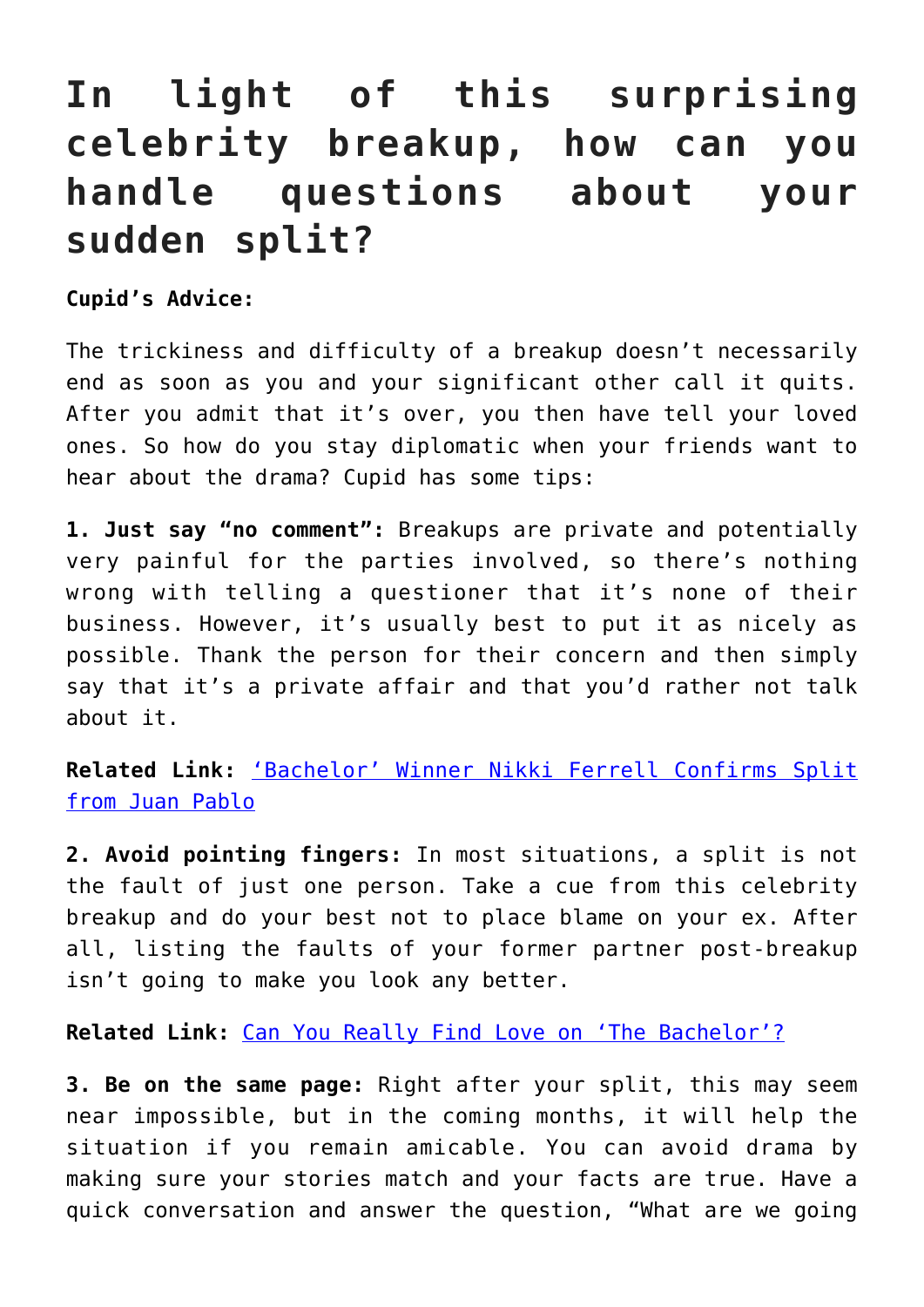to tell people?" This will eliminate a lot of the confusion friends and family may have about what happened and hopefully help dodge any hurt feelings by sharing something too private.

**How do you handle questions about a sudden breakup? Tell us in the comments below!**

# **[Andi Dorfman Begins Wedding](https://cupidspulse.com/81761/andi-dorfman-wedding-dress-shopping/) [Dress Shopping in NYC](https://cupidspulse.com/81761/andi-dorfman-wedding-dress-shopping/)**

 $\mathbf{x}$ 

 $\mathbb{F}$  By Emily Meyer

One of the most important aspects of any girl's dream wedding is, of course, her gown. Five months into her engagement to Josh Murray, former *Bachelorette* Andi Dorfman is in the early stages of wedding planning. According to [Wetpaint.com,](http://www.wetpaint.com/andi-dorfman/articles/2014-10-10-wedding-dress-shopping-kleinfeld-nyc) the Atlanta natives are currently in New York City for Couture Bridal Fashion Week. Not only will the couple sit front row at the Mark Zunino for Kleinfeld's 2015 collection show, they'll also attend multiple events with the Kleinfeld team. As evident on Dorfman's Instagram account, they've been spending time with *Bachelorette* couple Desiree Hartsock and Chris Siegfried. We can't wait to see what wedding dress the stylish reality star picks!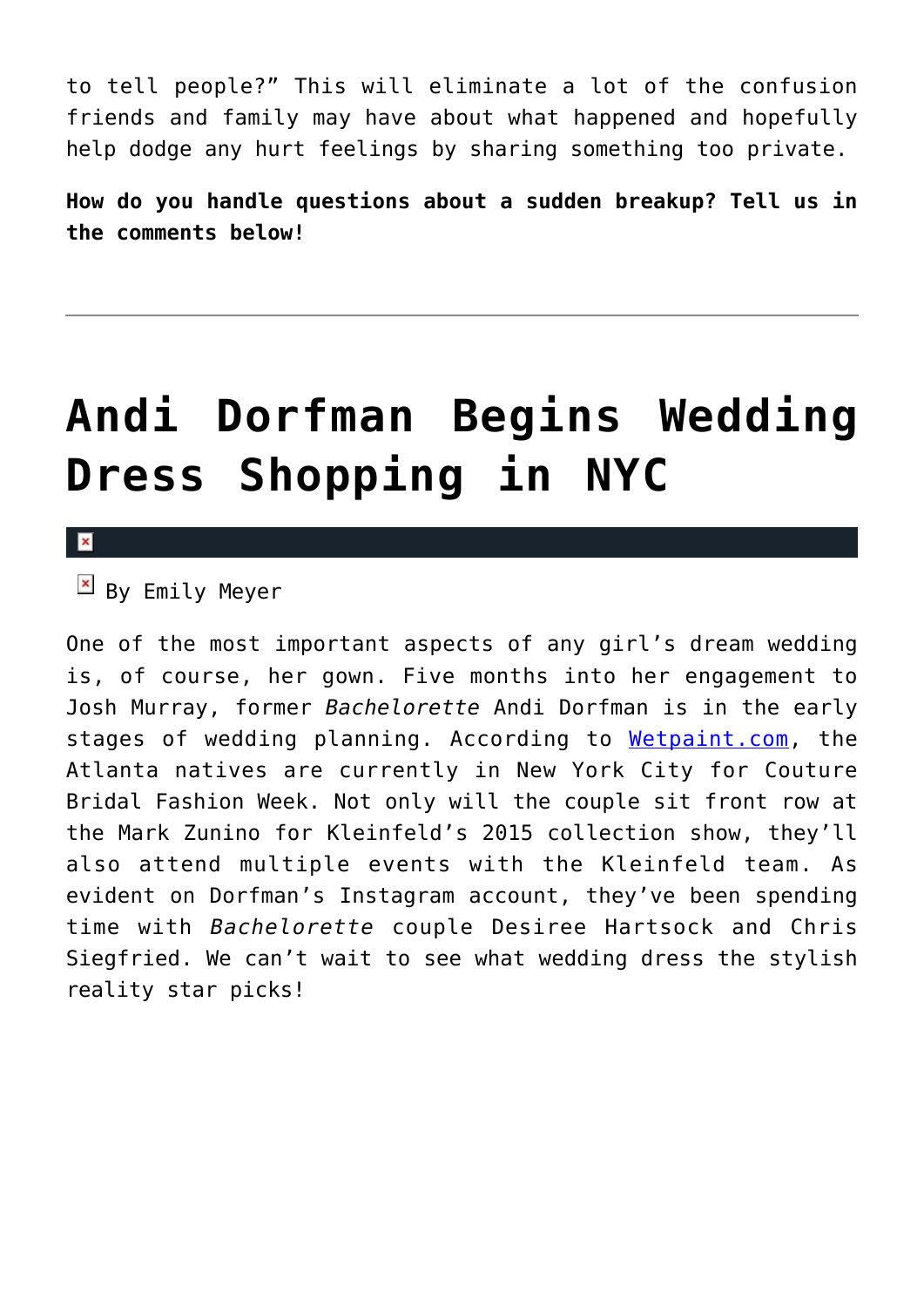

'Bachelorette' pairs Josh Murray and Andi Dorfman and Desiree Hartsock and Chris Siegfried attend Couture Bridal Fashion Week. Photo courtesy of Andi Dorfman's Instagram.

### **What are three ways to stay calm during wedding planning?**

#### **Cupid's Advice:**

No one wants to turn into bridezilla, so it's important to stay calm during your wedding preparations. This can be hard with all of the craziness going on around you, so Cupid has some tips for you:

**1. Stay organized:** Focus on what is actually important for you and your partner on your bigday. Take deep breaths throughout the hectic process because everything *will* be okay! Remember: Bridezillas are made, not born.

**Related Link:** [Lauren Conrad Celebrates Girly Bridal Shower](http://cupidspulse.com/79938/llauren-conrad-bridal-shower/)

**2. Don't be afraid to ask for help:** Wedding planning is a lot of work, and you can't do it all yourself. Find a wedding planner or get a group of friends and family to help you out.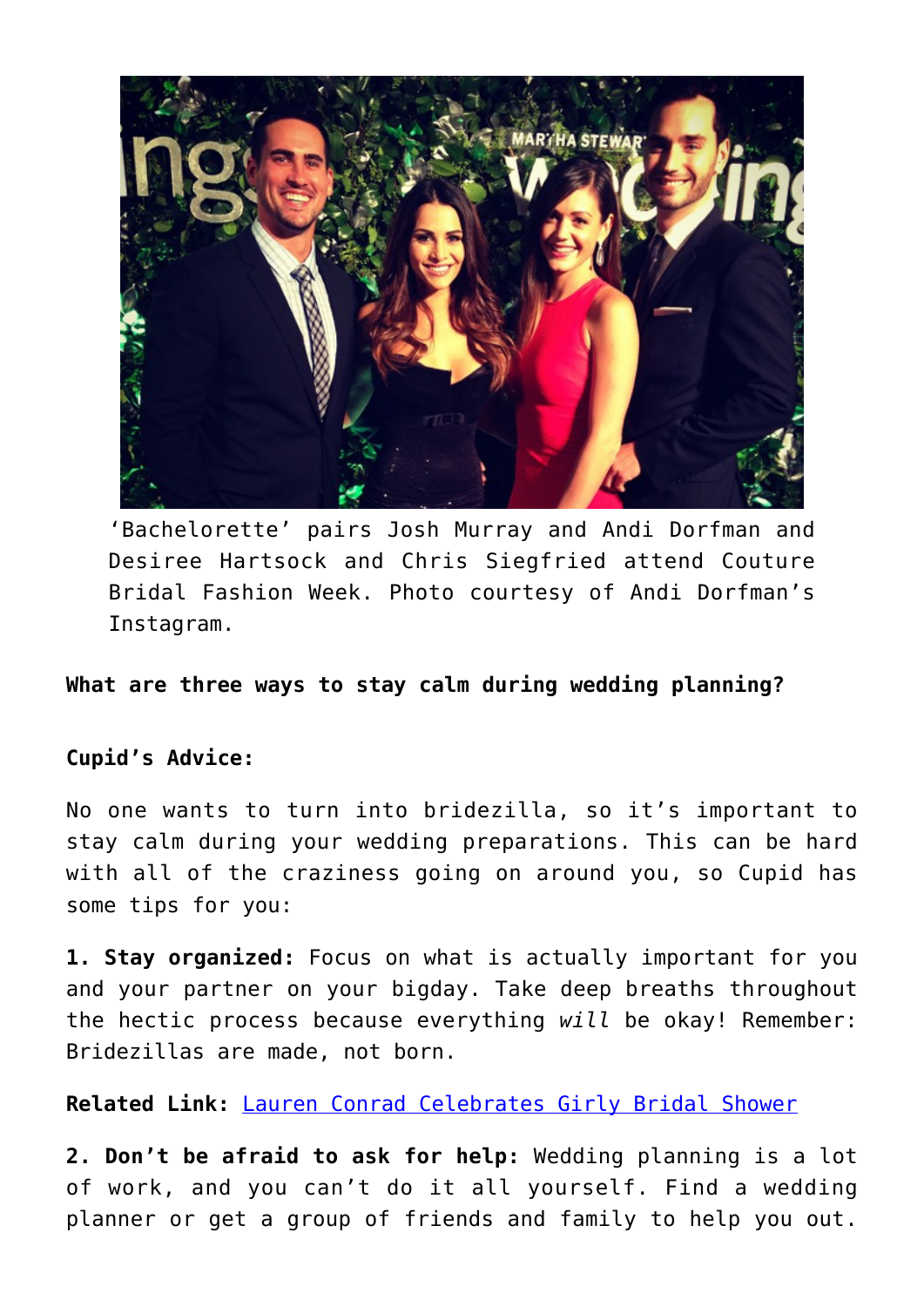It will make a world of a difference.

**Related Link:** [George Clooney and Amal Alamuddin Have Civil](http://cupidspulse.com/81302/george-clooney-amal-alamuddin-civil-ceremony-venice/) [Ceremony in Venice](http://cupidspulse.com/81302/george-clooney-amal-alamuddin-civil-ceremony-venice/) 

**3. Stay connected to your fiancé:** Spend as much time as you can with your future husband or wife. Make sure to keep your priorities straight because your partner is what all of the chaos is really about, right?

**How did you stay calm during your wedding prep? Tell us in the comments below!**

# **[Andi Dorfman Says Juan Pablo](https://cupidspulse.com/78590/andi-dorfman-juan-pablo-nikki-ferrell/) [Needs to Propose to Nikki](https://cupidspulse.com/78590/andi-dorfman-juan-pablo-nikki-ferrell/) [Ferrell](https://cupidspulse.com/78590/andi-dorfman-juan-pablo-nikki-ferrell/)**

 $\mathbf x$ 

 $B$  By Laura Seaman

With *Bachelorette* Andi Dorfman accepting Josh Murray's proposal, talk of a wedding isn't far behind. "We have not really started making [plans]," says Dorfman. "I think I'm gonna enjoy being engaged for a little while…" According to *[UsMagazine.com](http://www.usmagazine.com/celebrity-news/news/andi-dorfman-wont-invite-juan-pablo-to-wedding-2014307)*, the newly engaged bachelorette was then asked if she would invite old flame Juan Pablo Galavis to the wedding. "Um, yeah—just gonna be a soft 'No' for now," she responded, later adding, "If he marries Nikki, he gets an invite." The newly engaged couple is talking about a spring wedding, but nothing is for sure quite yet!

**What are some reasons to tie the knot?**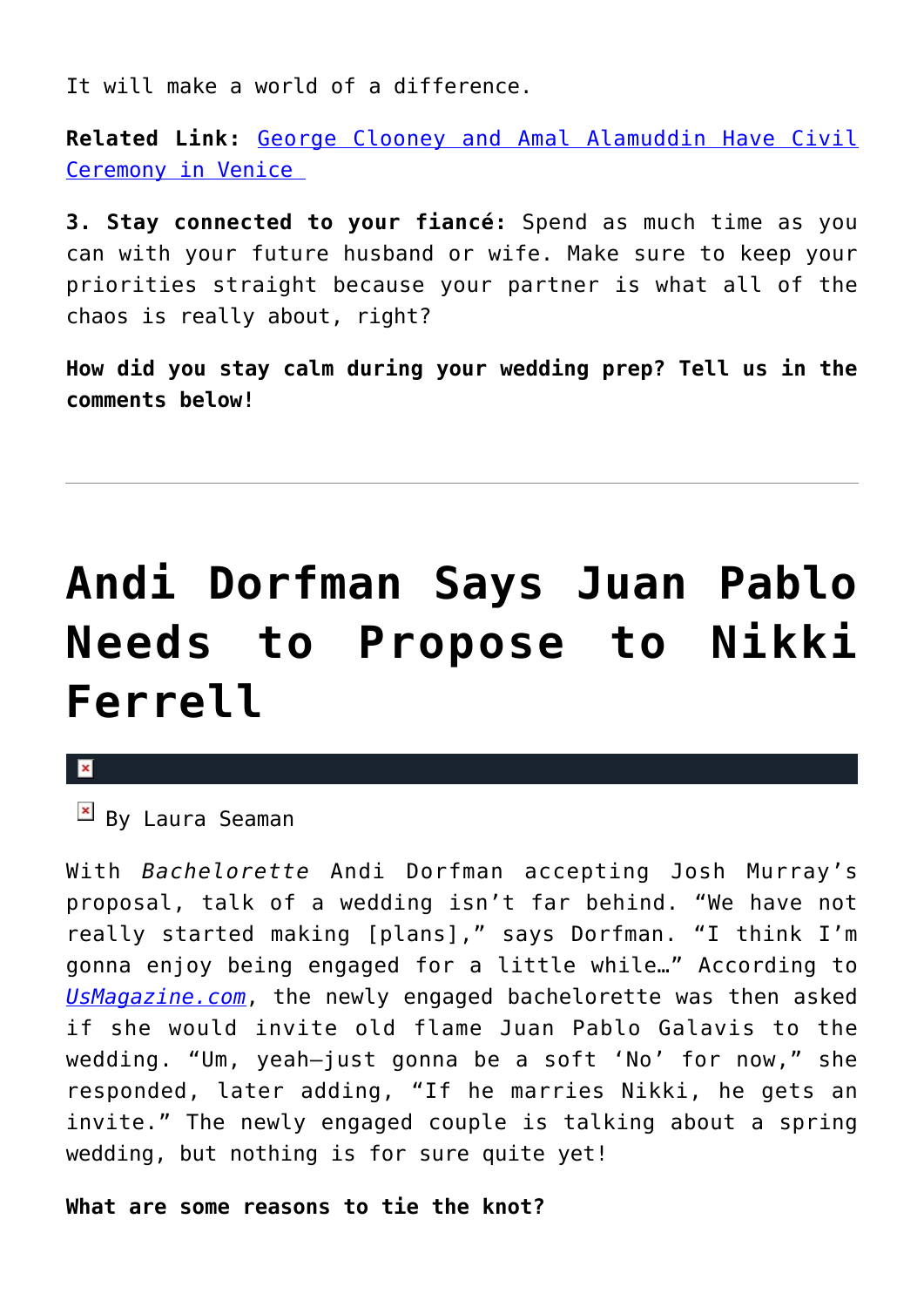### **Cupid's Advice:**

Marriage is a huge step to take in a relationship. That's why a proposal is so important! Some couples date for years and never end up married, while others are engaged in a matter of weeks. How do you know when it's time to finally pop the question and take your relationship to the next level? Here is some advice to help you figure it out:

**1. You've talked about the future in depth.** Marriage is a (hopefully) permanent future together, so all parties involved should know about future plans such as moving, career goals, or anything else that would affect your lives together. Don't leave anything hidden from your partner! Your future plans don't just involve you anymore.

**Related:** [Naya Rivera Secretly Marries Ryan Dorsey on Original](http://cupidspulse.com/naya-rivera-secretly-married-ryan-dorsey/) [Wedding Date to Big Sean](http://cupidspulse.com/naya-rivera-secretly-married-ryan-dorsey/)

**2. You're ready to join the family.** Maybe it's been easy to avoid your partner's family so far, but once you're married, you are officially part of the family whether you like it or not. Depending on your partner's family situation, this might mean going to visit them on holidays or joining them on vacations. Make sure you like this family before you become a part of it!

**Related:** [Snooki Prepares for Wedding Day with 'Great Gatsby'](http://cupidspulse.com/snooki-great-gatsby-bridal-shower/) [Themed Bridal Shower](http://cupidspulse.com/snooki-great-gatsby-bridal-shower/)

**3. You are prepared in every way.** This means emotionally, mentally, *and* financially. If you don't have the money to buy a house, pay for a wedding, or even get a ring, maybe you shouldn't be proposing. Yes, a marriage is a sign of never ending love, but it's also a very legally and financially binding agreement. Make sure you have this figured out before you dive in headfirst!

**How did you decide to take the next step and say 'I do'? Tell**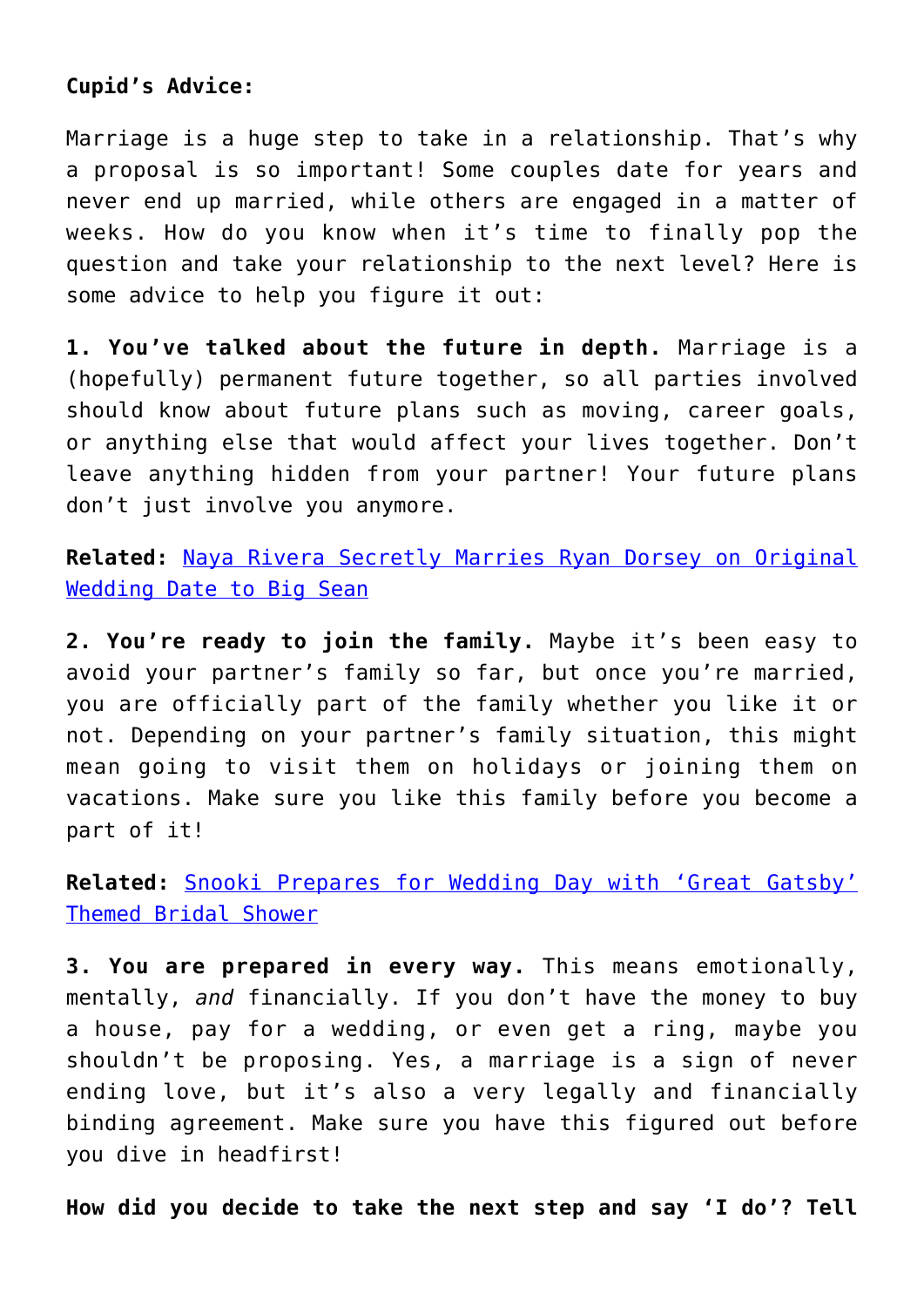# **[Andi Dorfman of 'The](https://cupidspulse.com/78531/bachelorette-andi-dorfman-finale/) [Bachelorette' Hands Out Final](https://cupidspulse.com/78531/bachelorette-andi-dorfman-finale/) [Rose and Confronts Runner-Up](https://cupidspulse.com/78531/bachelorette-andi-dorfman-finale/)**

#### x

 $\boxed{\mathbf{x}}$  By Laura Seaman

It's all over, folks! Andi Dorfman of *The Bachelorette* has made her final decision and is now engaged to… Josh Murray! The famous [celebrity couple](http://cupidspulse.com/celebrity-relationships/dating-love/) was cuddling and showing their love for one another on the live post-finale show, according to *[UsMagazine.com](http://www.usmagazine.com/entertainment/news/bachelorette-after-the-final-rose-recap-andi-confronts-her-runner-up-2014287)*. However, that's only one side of the story. Heartbroken and tossed aside, runner-up Nick Viall had a few things to say on the post-finale sit-down. "If you knew how in love with you I was, why did you make love with me?" he asked Dorfman. This was an awkward and shocking confession, making the rest of the conversation extremely uncomfortable. Luckily things became all love and cuddles once Viall was backstage and Murray took his place with new fiancé Dorfman.

**It's not only famous couples who find themselves with one too many dating options. What are some ways to chose between two people you're**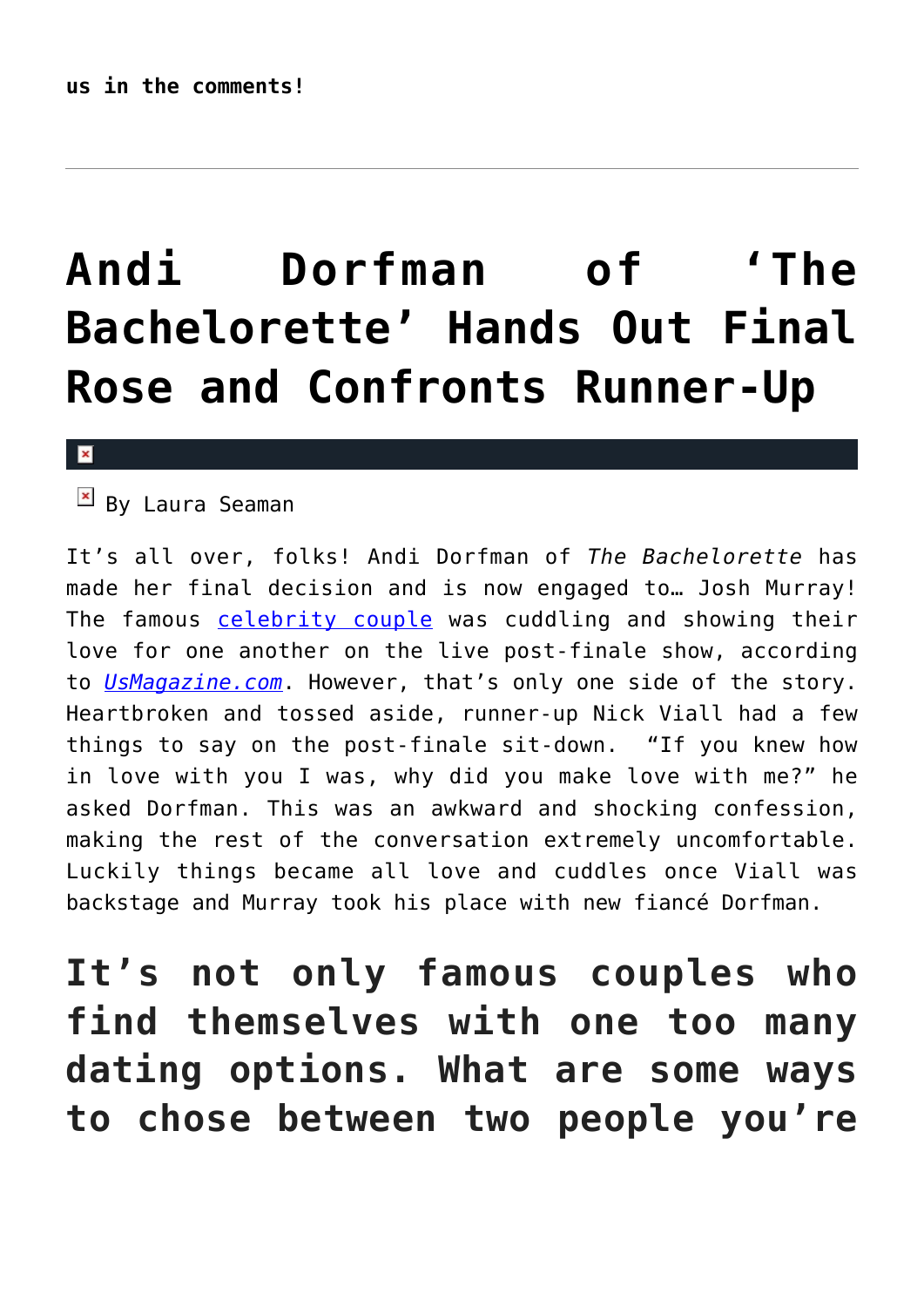### **attracted to?**

### **Cupid's Advice:**

Having two people fight for your affections might sound nice at first (it's definitely an ego boost), but be prepared for the extremely stressful task of choosing only one. This means ending any relationship you might have had with one person and committing yourself fully to the other. What makes this a million times harder is when you honestly care for them both! Cupid has some relationship advice to help make the decision easier:

**1. Ask yourself which would make the better parent and spouse:** If you're looking for a serious commitment, this is a very important question. Maybe the person who's the most fun isn't the one who would make a good spouse. Maybe the one you're most physically attracted to wouldn't make a good parent. These are the things you need to plan for!

**Related Link:** ['The Bachelorette' Andi Dorfman Brings Two Men](http://cupidspulse.com/bachelorette-andi-dorfman-fantasy-suite/) [to Fantasy Suite](http://cupidspulse.com/bachelorette-andi-dorfman-fantasy-suite/)

**2. Think about the kind of feelings you have:** Your relationship with one person might be much more mature than the other, and you have to decide whether you want that mature relationship right now. One relationship might be more formal, whereas the other might be more casual and playful. You need to decide what kind of relationship you want and which partner can give that to you.

**Related Link:** [Eric Hill's Death Casts a Shadow on 'The](http://cupidspulse.com/eric-hills-death-bachelorette/) [Bachelorette' Hometown Dates](http://cupidspulse.com/eric-hills-death-bachelorette/)

**3. Look back at your history with each of them.** Have you spent more time with one than the other? If both people were to ask you out and made plans for the same night, which one would you be more inclined to turn down? Chances are, you have a gut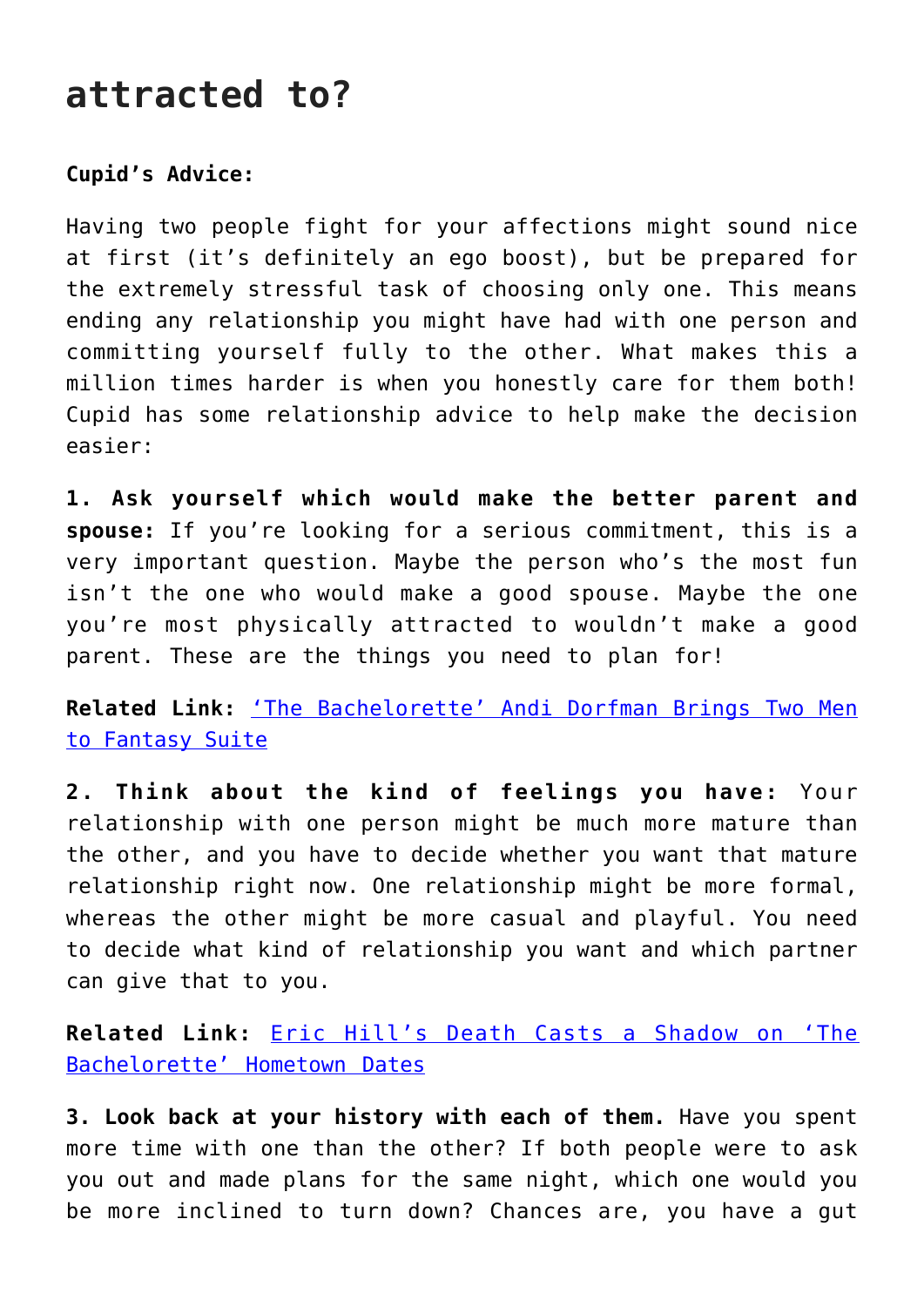feeling telling you which one to choose, and it might be a good idea to follow it.

**Have you ever made the tough decision between two people like Andi did on** *The Bachelorette?* **How did it go? Let us know in the comments!**

# **['The Bachelorette' Andi](https://cupidspulse.com/77843/bachelorette-andi-dorfman-fantasy-suite/) [Dorfman Eliminates Chris](https://cupidspulse.com/77843/bachelorette-andi-dorfman-fantasy-suite/) [Soules After Admitting Her](https://cupidspulse.com/77843/bachelorette-andi-dorfman-fantasy-suite/) [Feelings Aren't as Strong](https://cupidspulse.com/77843/bachelorette-andi-dorfman-fantasy-suite/)**

#### $\vert \mathbf{x} \vert$

 $\mathbb{E}$  By Laura Seaman

In the latest celebrity relationship news, reality TV sensation Andi Dorfman has narrowed it down to two men on *[The Bachelorette](http://cupidspulse.com/reality-tv-couples/the-bachelorette/)*. [Chris Soules,](http://cupidspulse.com/89545/chris-soules/) a farm boy from Iowa, was eliminated after his date in the Dominican Republic. Soules told Dorfman that he loved her, but according to *[UsMagazine.com](http://www.usmagazine.com/entertainment/news/bachelorette-recap-andi-dorfman-takes-two-men-to-the-fantasy-suite-2014157)*, the reality TV star didn't feel the same way. "I don't think it's fair to make you sit here for days and wait for a rose ceremony," she said. "I just think I'd rather be honest with you and tell you that I'm trying and trying, but it's not there…"

**How can you manage your**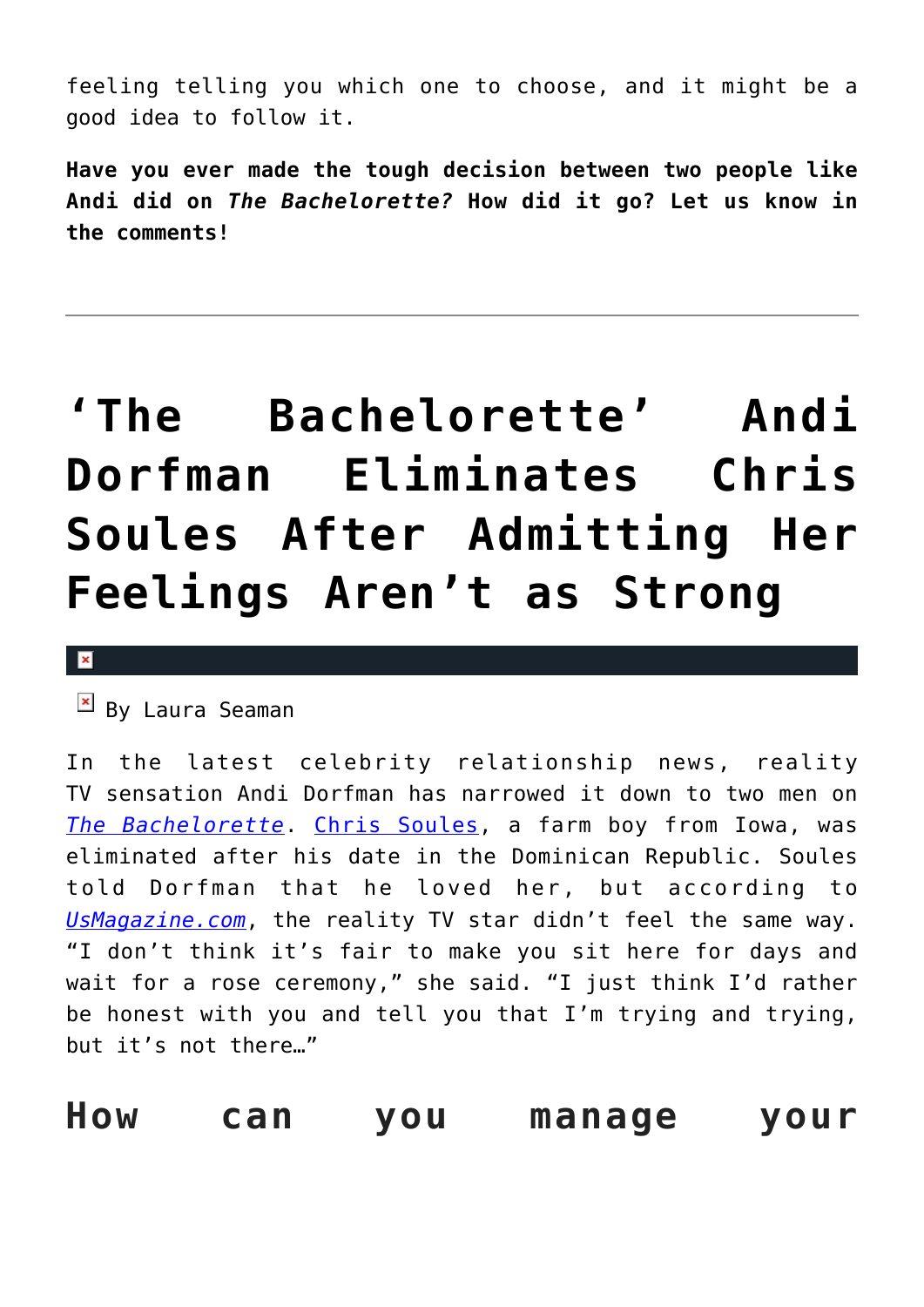### **relationship and love when your feelings are different from your partner's?**

**Cupid's Advice:**

It can be extremely awkward when one person's feelings don't quite equal their partner's. If don't think you're quite ready for the level of intensity that your partner is, don't worry. There are plenty of ways to handle this issue in relationships and love, and they don't involve running in the opposite direction:

**1. Be honest, and tell them to be patient:** Don't just let them continue thinking you're more into them than you really are. It's letting them believe in a lie, and it's no better than just outright lying! The further apart your feelings get, the further apart you will grow as a couple, and if you don't fix it soon, the distance may become too much.

**Related Link:** [Eric Hill's Death Casts a Shadow on](http://cupidspulse.com/eric-hills-death-bachelorette/) ['Bachelorette' Hometown Dates.](http://cupidspulse.com/eric-hills-death-bachelorette/)

**2. Ask them to double-check their feelings:** Some people might want love so desperately that they trick themselves into feeling it when it's not really there. Make sure you're not a recipient of these fake feelings, and ask your significant other to really think about what they're feeling. This could bring them back to your level and give the relationship a more solid foundation.

**Related Link:** [How Not To Scare a New Man Away](http://cupidspulse.com/how-not-to-scare-a-new-man-away-david-wygant/)

**3. Take a step back and start from the beginning.** If you've just been going along with their strong feelings, maybe you're taking steps you weren't really ready for. This might mean moving in together, talking about future plans, or just saying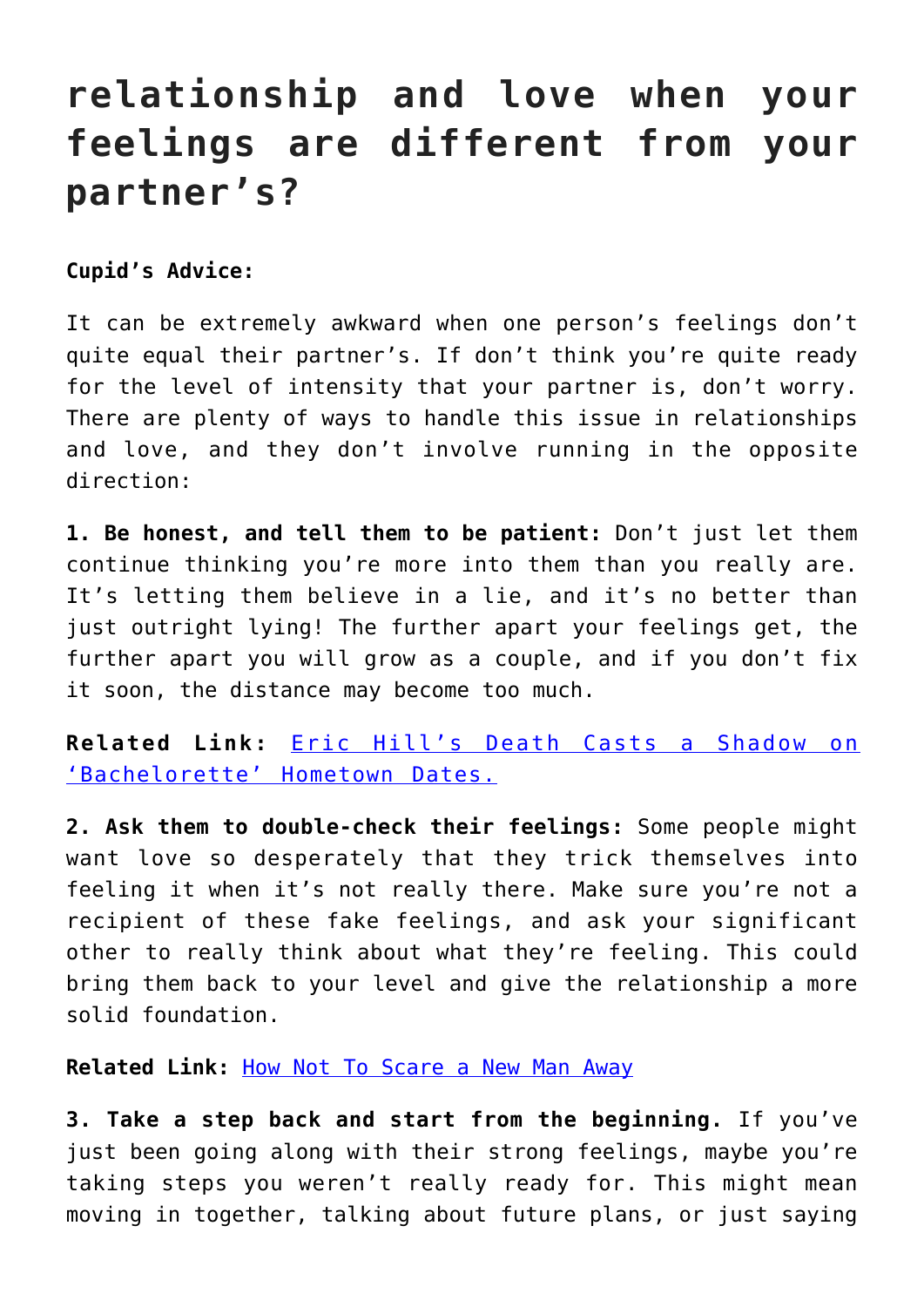things you don't mean. Ask them to take a step back and start again a few steps back.

**How have you gotten on the same page as your partner in your relationship and love? Let us know in the comments below**!

## **[Eric Hill's Death Casts a](https://cupidspulse.com/77269/eric-hills-death-bachelorette/) [Shadow on 'Bachelorette'](https://cupidspulse.com/77269/eric-hills-death-bachelorette/) [Hometown Dates](https://cupidspulse.com/77269/eric-hills-death-bachelorette/)**

 $\mathbf{x}$ 

 $By$  Laura Seaman

On week eight of this season's Bachelorette, a tragedy stuns the reality stars just after their hometown dates. A former contestant, Eric Hill, died in a paragliding accident. According to *[UsMagazine.com](http://www.usmagazine.com/entertainment/news/bachelorette-recap-eric-hills-death-overshadows-andis-hometown-date-201487)*, the cast was told after returning from their hometown dates and given time to mourn the loss, though the cameras were still rolling. The rose ceremony was even more emotional than usual, with bachelorette Andi Dorfman saying, "Tonight was always gonna be tough, but I don't think anyone could've imagined that it would be like this."

**What are some ways to support your partner through a tragedy?**

#### **Cupid's Advice:**

Nobody truly knows how to handle a tragedy; if they did, maybe it wouldn't be such a tragedy. However, if your partner is going through a very emotional time, you can try to handle the situation the best way you know how. Here are some tips for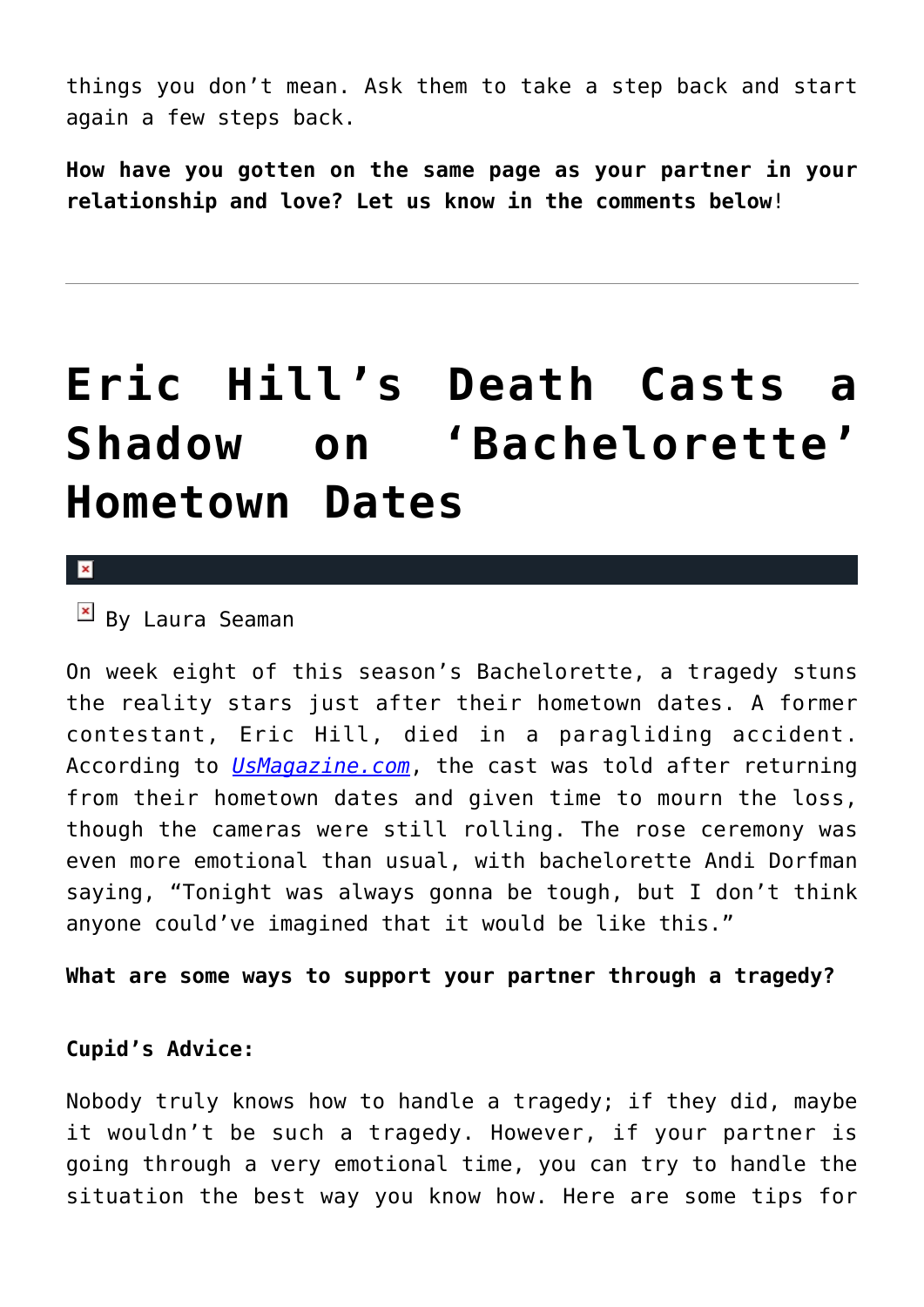helping your partner through tough times:

**1. Give them any alone time they might need.** For some people, piling on the attention and affection might seem like a good idea, but sometimes what your partner might really need is time alone to think, reflect, or just acknowledge their feelings. Respect their wishes and keep your distance.

**Related:** [Screwing the Rules Dating Tips: Communicating About](http://cupidspulse.com/screwing-the-rules-laurel-house-communicating-about-tough-topics/) [Tough Topics](http://cupidspulse.com/screwing-the-rules-laurel-house-communicating-about-tough-topics/)

**2. Be the help they need.** This could mean keeping your distance, or it would mean being the shoulder to cry on. There are many ways to support your partner, and you have to be willing to try all of them, even if they are out of your comfort zone. If your partner needs you to be there and listen, you need to be there and do just that. If you need to take a few days off work to make sure they're okay, do so.

**Related:** [How to Help Your Partner Through a Crisis](http://cupidspulse.com/help-partner-through-crisis-melanie-mar/)

**3. Don't tiptoe around it.** Tears and heavy emotions can be awkward and stressful, but you can't just avoid them. The last thing your partner needs is someone who ignores their pain or pretends like nothing is going on. Acknowledge their emotions and be there in the moment. This is a huge part of any relationship!

**Have you ever had to help your partner through a tragedy? How did you handle it? Tell us in the comments below!**

## **['Bachelorette' Andi Dorfman](https://cupidspulse.com/75980/bachelorette-andi-dorfman-quits-assistant-da-job/)**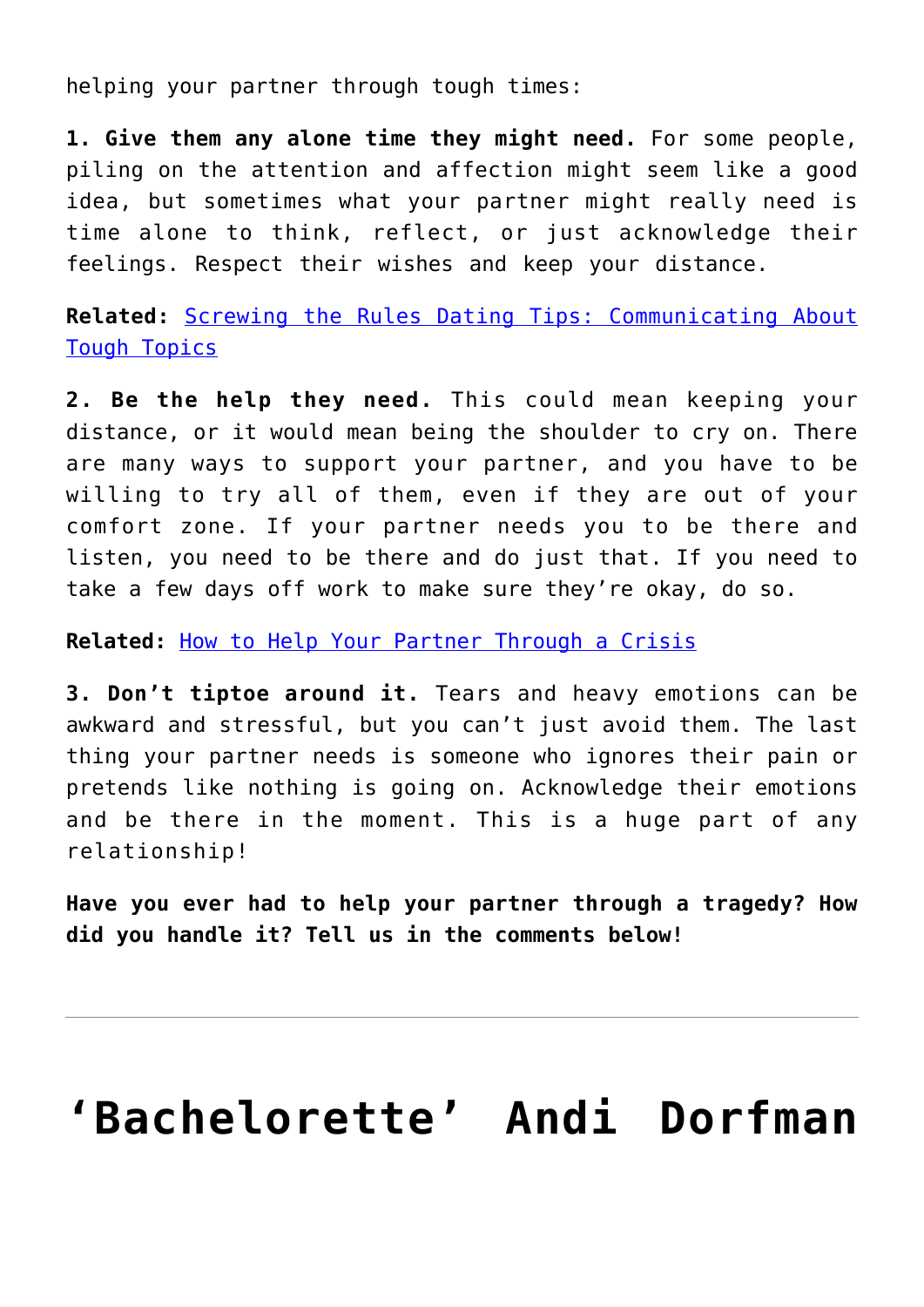# **[Quits Assistant District](https://cupidspulse.com/75980/bachelorette-andi-dorfman-quits-assistant-da-job/) [Attorney Job](https://cupidspulse.com/75980/bachelorette-andi-dorfman-quits-assistant-da-job/)**

#### $\mathbf x$

 $\mathbb{F}$  By Shannon Seibert

After her memorable exit from Juan Pablo's season of *The Bachelor,* Andi Dorfman, attorney bachelorette, has proven to be a woman who goes after what she wants. It has been confirmed that the season 10 Bachelorette has quit her post as Assistant District Attorney in Fulton County, Georgia. Dorfman hasn't announced any plans for what comes next after *The Bachelorette,* but her direct attitude is helping her find love on national television, captivating the hearts of the lucky men as well as the hearts of America, according to *[UsMagazine.com](http://www.usmagazine.com/entertainment/news/bachelorette-andi-dorfman-quits-job-as-assistant-da-2014176).*

**How do you know when to put love before your career?**

#### **Cupid's Advice:**

How can you choose between the person you love and what you love doing? In matters of the heart nothing is ever simple. Take a step back from the situation and weigh out your options. Love involves taking risks so take into account these three points before making your decision:

**1. It all comes down to your happiness:** If your partner is asking you to blatantly choose between them or your career, you need to proceed with caution. If this person isn't who you want to spend the rest of your life with, and they're asking you to quit what you love doing, they probably aren't the best match for you. Ambitious women are a force to be reckoned with, so don't let any man stand in the way of you reaching your goals. But if you have asked your partner to make significant sacrifices with their career for you, it may be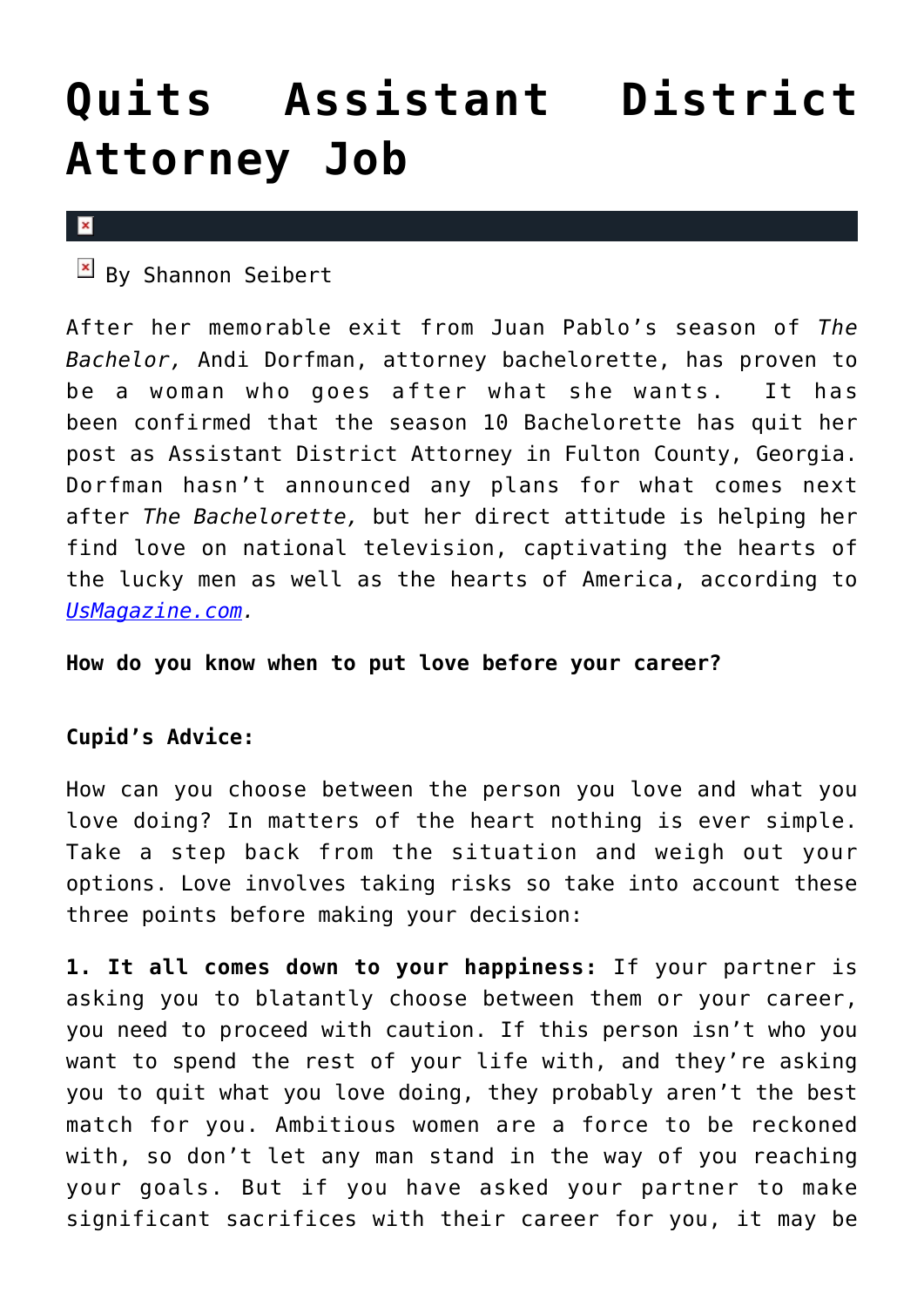your turn to return the favor.

**Related:** [Screwing the Rules Video Dating Tips: George Clooney](http://cupidspulse.com/screwing-the-rules-laurel-house-george-clooney-engaged/) [is Engaged! Why He Chose Her](http://cupidspulse.com/screwing-the-rules-laurel-house-george-clooney-engaged/)

**2. Go with your gut:** As people, our intuition can be one of the most useful tools we have. With first impressions, job interviews, and when meeting new people our gut feeling about the person is generally accurate. When it comes down to making a difficult decision with your relationship and your career, flip a coin. When the coin is in the air, you'll realize what you're wishing for most, and that should be the choice you make. Going for what you want most and things not panning out is better than wonder "What if" for the rest of your life.

**Related:** [Leighton Meester and Adam Brody Walk First Post-](http://cupidspulse.com/leighton-meester-and-adam-brody-walk-first-post-wedding-red-carpet/)[Wedding Red Carpet](http://cupidspulse.com/leighton-meester-and-adam-brody-walk-first-post-wedding-red-carpet/)

**3. There is always other jobs, but there is only one of him:** Yes, leaving the security of a job can be scary, or even just putting it in the backseat can be terrifying. There are millions of organizations out there that would be a good match for you, but there are very few people in the 7-billion that are compatible with you. If you truly love him, then there should be no decision. He is your decision.

**Have you ever had to put love before your career? Or the other way around? Share with us in the comments below!**

# **['Bachelorette' Andi Dorfman's](https://cupidspulse.com/73467/bachelorette-andi-dorfmans-promo-poster-juan-pablo/) [Promo Poster Mocks Juan Pablo](https://cupidspulse.com/73467/bachelorette-andi-dorfmans-promo-poster-juan-pablo/)**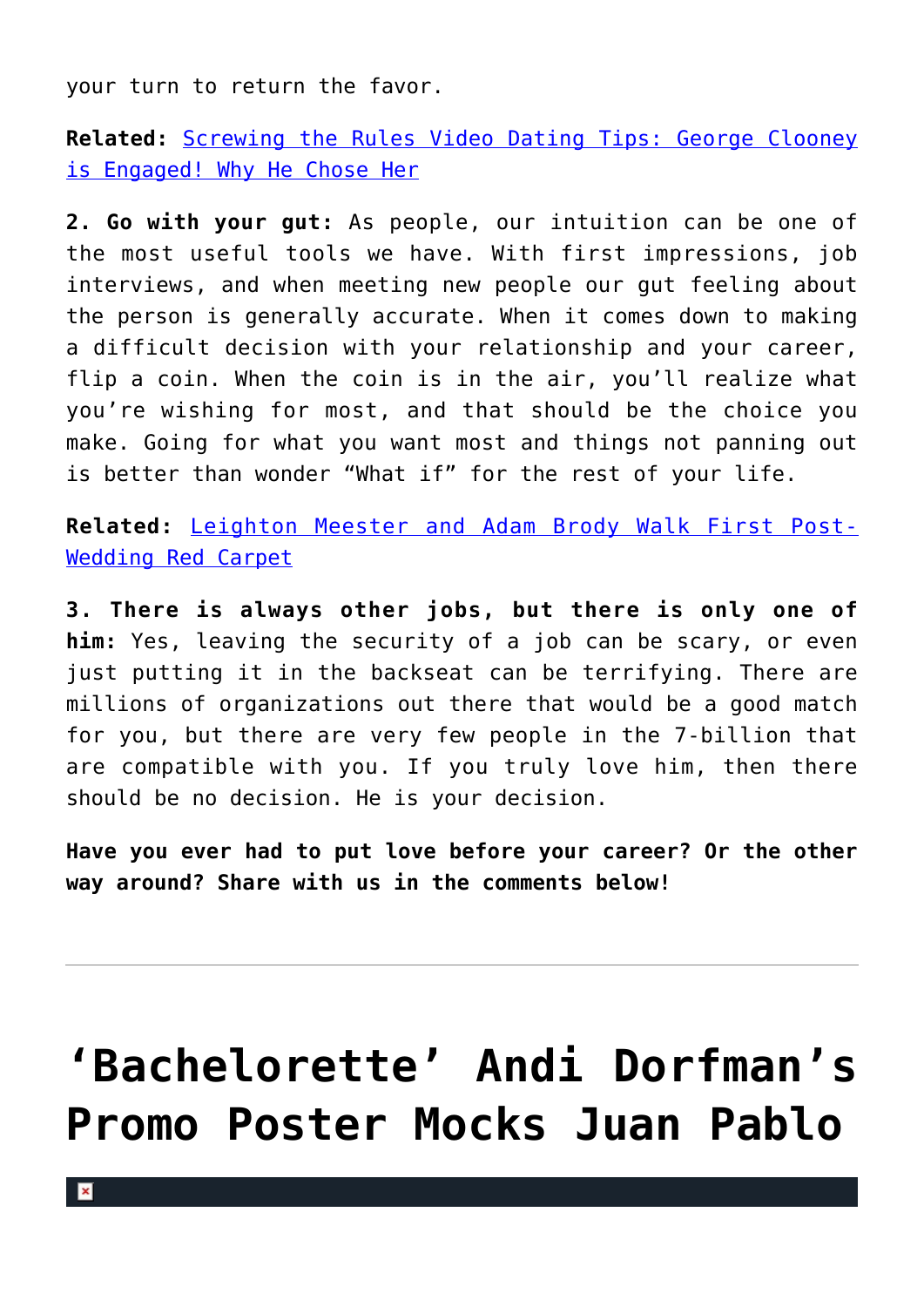### $\overline{B}$  By Sanetra Richards

More fish in the sea, right? Well, Andri Dorfman of *The Bachelor's* season 18 will definitely be testing out the waters in the upcoming round of *The Bachelorette*. In her first promo poster for the show's season 10, Dorfman lets it be known that Bachelor Juan Pablo Galavis is not on her good side, per se. The poster's caption reads, "She's looking for the right Juan." So where's the catch? Juan is marked out in red with the word "one" below instead. According to *[UsMagazine.com](http://www.usmagazine.com/entertainment/news/andi-dorfmans-bachelorette-poster-disses-juan-pablo-galavis-2014154)*, the 26-year-old assistant district attorney described her overnight date with Galavis as a bit of a disaster: "Waking up this morning, I could not wait to get out of the Fantasy Suite," she said. "The Fantasy Suite turned into a nightmare. I saw a side to him that I didn't really like, and the whole night was just a disaster." Luckily, Dorfman is not letting that get in the way of her finding love through TV, and ABC is not either. The *Bachelorette* star went on to say, "I feel mentally all in, emotionally all in, physically all in. I am in the place in my life where I am just so ready for this. I hate to say it because I don't want to jinx myself, and be like, 'I'm so all in and if this doesn't happen it's the end of the world.' But I am ready. I have never felt better in my life about this, and I'm just excited."

#### **What are the best ways to move on from a bitter break-up?**

#### **Cupid's Advice:**

Breakups are far from easy to get over, especially when things went terribly sour between you and your ex. It may come as an utter shock if your ex moves on quicker than you expected. However, do not think you cannot do the same. Cupid has a few suggestions to ease and direct the process:

**1. Breakaway:** Harsh words were exchanged, feelings were hurt along the way, and there is no way to mend — do not let this